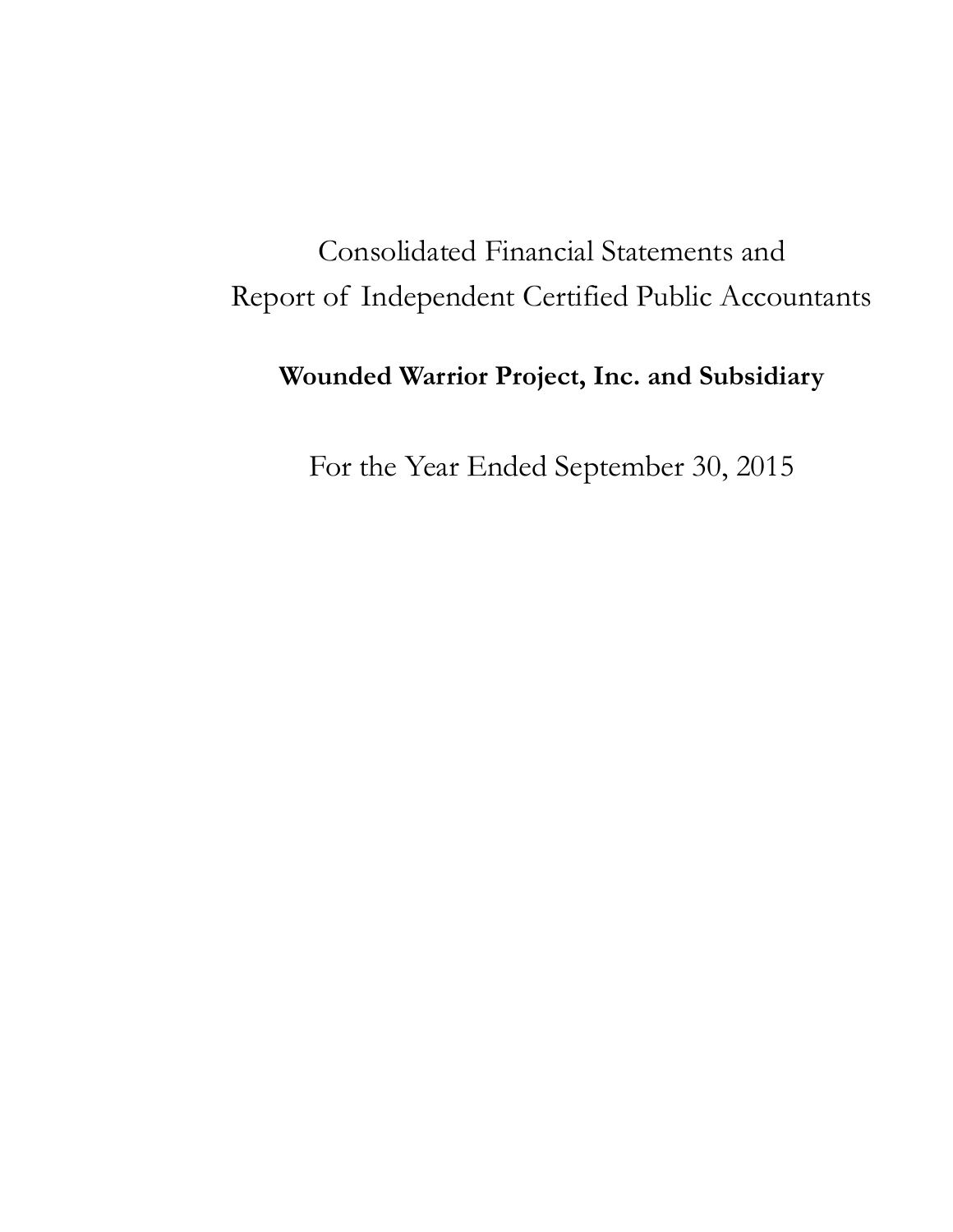## Table of contents

| Report of Independent Certified Public Accountants |                |
|----------------------------------------------------|----------------|
| Consolidated financial statements:                 |                |
| Consolidated statement of financial position       | 3              |
| Consolidated statement of activities               | $\overline{4}$ |
| Consolidated statement of functional expenses      | 5              |
| Consolidated statement of cash flows               | 7              |
| Notes to consolidated financial statements         | 8              |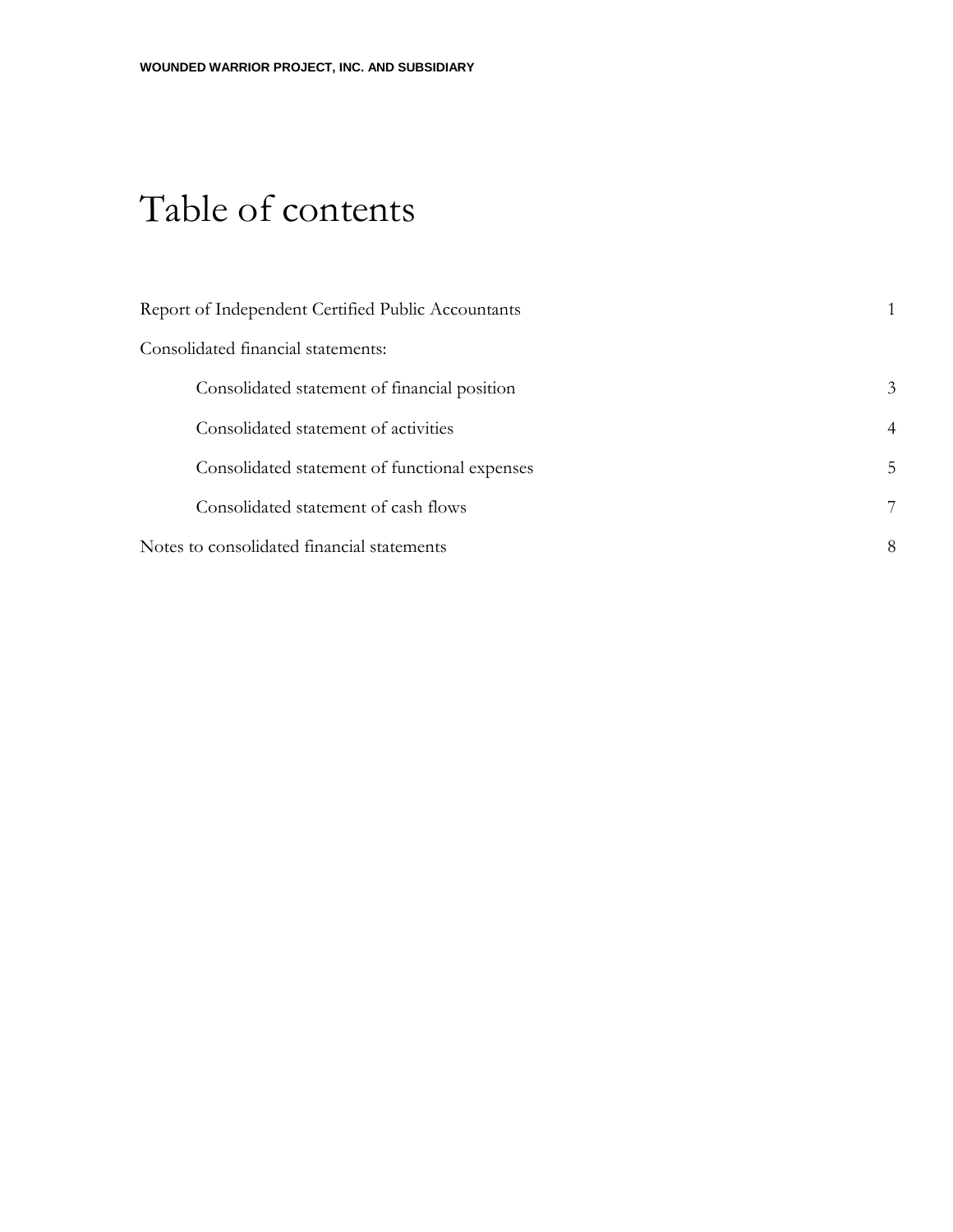

**Grant Thornton LLP**  186 Wood Avenue Iselin, NJ 08830 T 732.516.5500 F 732.516.5502 GrantThornton.com linkd.in/GrantThorntonUS twitter.com/GrantThorntonUS

#### **REPORT OF INDEPENDENT CERTIFIED PUBLIC ACCOUNTANTS**

To the Board of Directors of  **Wounded Warrior Project, Inc. and Subsidiary**

#### **Report on the financial statements**

We have audited the accompanying consolidated financial statements of Wounded Warrior Project, Inc. and Subsidiary (collectively, the "Organization"), which comprise the consolidated statement of financial position as of September 30, 2015, and the related consolidated statements of activities, functional expenses, and cash flows for the year then ended, and the notes to the financial statements.

#### Management's responsibility for the financial statements

Management is responsible for the preparation and fair presentation of these consolidated financial statements in accordance with accounting principles generally accepted in the United States of America; this includes the design, implementation, and maintenance of internal control relevant to the preparation and fair presentation of consolidated financial statements that are free from material misstatement, whether due to fraud or error.

#### Auditor's responsibility

Our responsibility is to express an opinion on these consolidated financial statements based on our audit. We conducted our audit in accordance with auditing standards generally accepted in the United States of America. Those standards require that we plan and perform the audit to obtain reasonable assurance about whether the consolidated financial statements are free from material misstatement.

An audit involves performing procedures to obtain audit evidence about the amounts and disclosures in the consolidated financial statements. The procedures selected depend on the auditor's judgment, including the assessment of the risks of material misstatement of the consolidated financial statements, whether due to fraud or error. In making those risk assessments, the auditor considers internal control relevant to the Organization's preparation and fair presentation of the consolidated financial statements in order to design audit procedures that are appropriate in the circumstances, but not for the purpose of expressing an opinion on the effectiveness of the Organization's internal control. Accordingly, we express no such opinion. An audit also includes evaluating the appropriateness of accounting policies used and the reasonableness of significant accounting estimates made by management, as well as evaluating the overall presentation of the consolidated financial statements.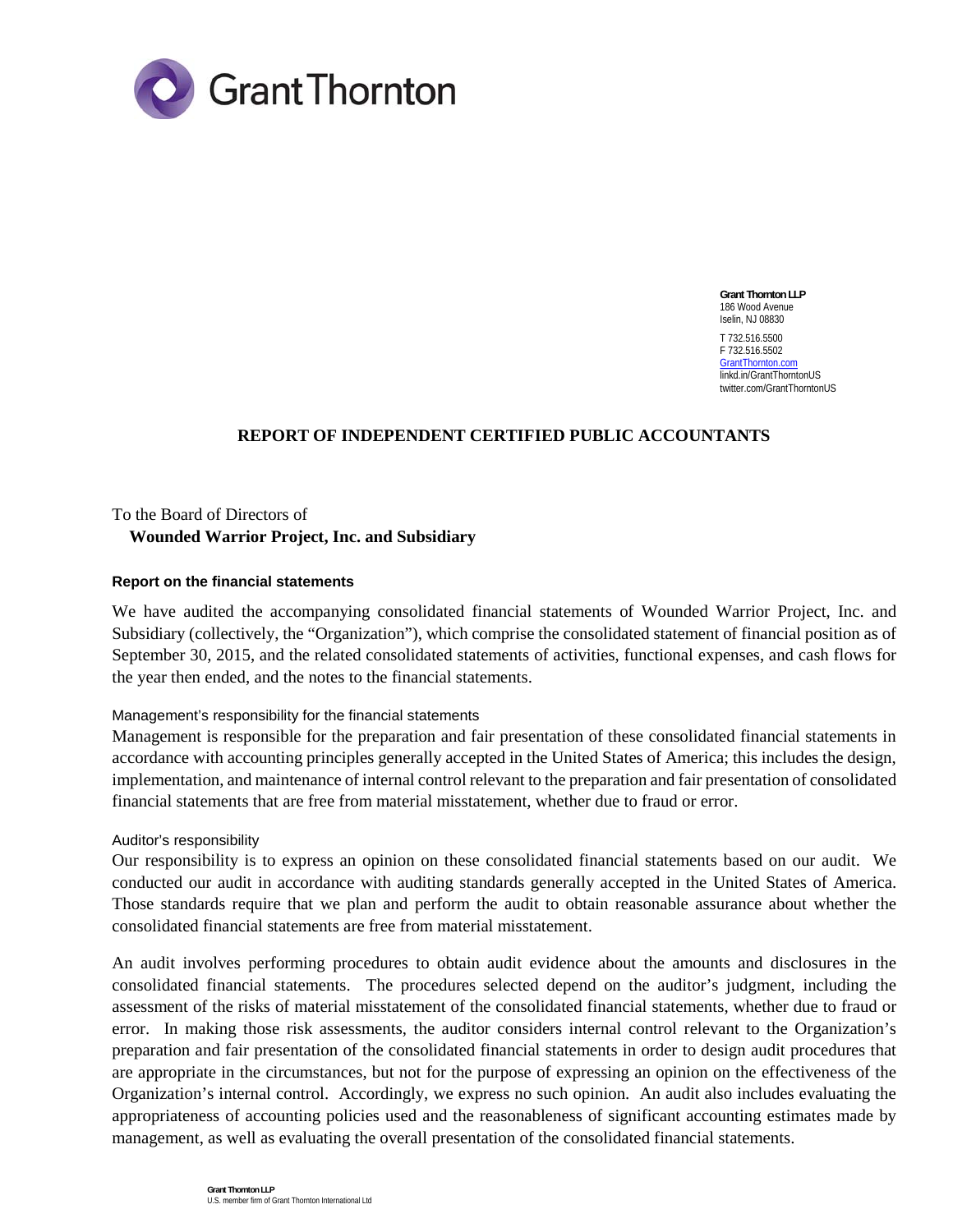We believe that the audit evidence we have obtained is sufficient and appropriate to provide a basis for our audit opinion.

#### Opinion

In our opinion, the consolidated financial statements referred to above present fairly, in all material respects, the financial position of Wounded Warrior Project, Inc. and Subsidiary as of September 30, 2015, and the results of their operations and their cash flows for the year then ended in accordance with accounting principles generally accepted in the United States of America.

Grant Thomton LLP

New York, New York August 15, 2016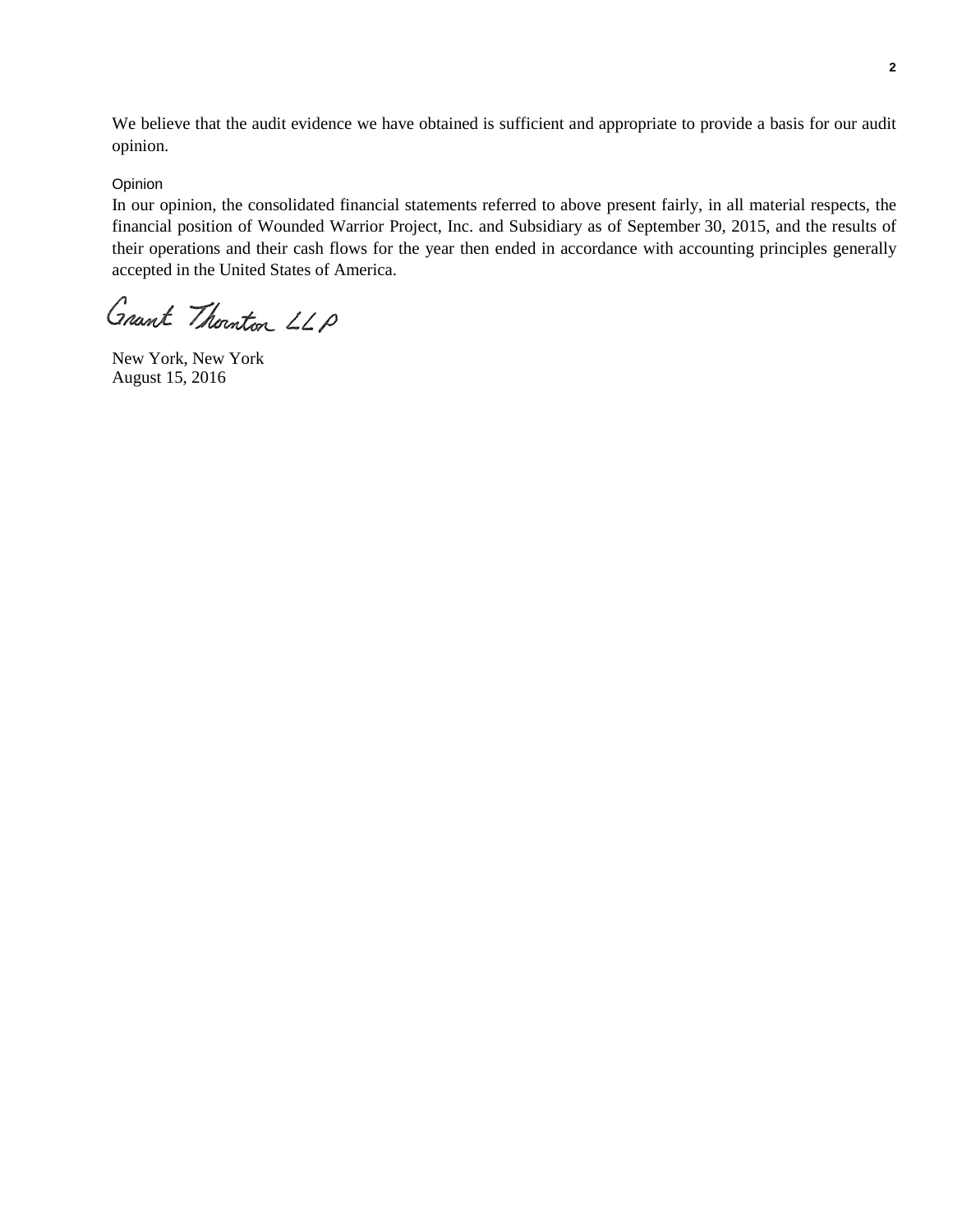## Consolidated statement of financial position

| September 30                     | 2015             |
|----------------------------------|------------------|
| Assets                           |                  |
| Current assets:                  |                  |
| Cash and cash equivalents        | \$<br>75,369,143 |
| Investments                      | 281,759,434      |
| Contributions receivable, net    | 4,286,599        |
| Inventory                        | 2,574,485        |
| Prepaid expenses                 | 17,402,679       |
| Total current assets             | 381,392,340      |
| Property and equipment, net      | 16,359,127       |
| Security deposits                | 989,018          |
| Beneficial interest in trust     | 766,950          |
| Total assets                     | \$399,507,435    |
| Liabilities and net assets       |                  |
| <b>Current liabilities:</b>      |                  |
| Accounts payable                 | 22,556,219<br>\$ |
| Accrued expenses                 | 5,601,014        |
| Total current liabilities        | 28, 157, 233     |
| Net assets:                      |                  |
| Unrestricted                     | 369,378,069      |
| Temporarily restricted           | 972,133          |
| Permanently restricted           | 1,000,000        |
| Total net assets                 | 371,350,202      |
| Total liabilities and net assets | \$399,507,435    |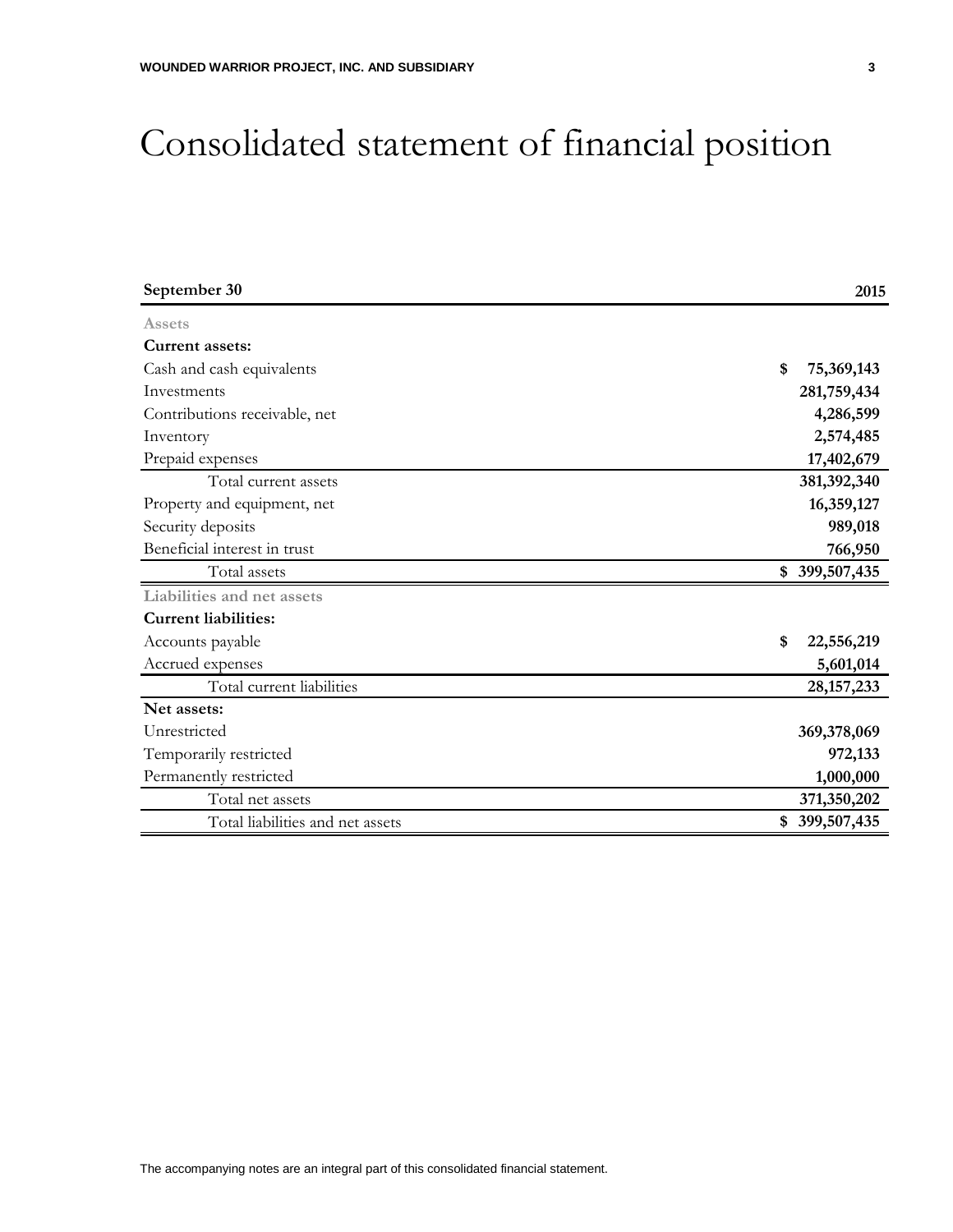## Consolidated statement of activities

|                                                      |                   | Temporarily  | Permanently     |                   |
|------------------------------------------------------|-------------------|--------------|-----------------|-------------------|
| For the year ended September 30, 2015                | Unrestricted      | Restricted   | Restricted      | Total             |
| Revenue and support:                                 |                   |              |                 |                   |
| Contributions                                        | 381,041,310<br>S  | 16,597<br>S  | $\mathbb S$     | 381,057,907<br>\$ |
| In-kind contributions                                | 104,095,155       |              |                 | 104,095,155       |
| Interest and dividend income, net of investment fees | 5,737,770         | 26,921       |                 | 5,764,691         |
| Net realized and unrealized loss on investments      | (8,902,954)       | (61, 668)    | -               | (8,964,622)       |
| Miscellaneous income                                 | 1,915,564         |              |                 | 1,915,564         |
| Net assets released from restrictions                | 134,698           | (134, 698)   |                 |                   |
| Total revenue and support                            | 484,021,543       | (152, 848)   |                 | 483,868,695       |
| Program expenses:                                    | 308,715,167       |              |                 | 308,715,167       |
| Total program expenses                               | 308,715,167       |              |                 | 308,715,167       |
| <b>Supporting expenses:</b>                          |                   |              |                 |                   |
| Management and general                               | 15,495,026        |              | -               | 15,495,026        |
| Fund-raising expenses                                | 74,078,845        |              |                 | 74,078,845        |
| Total supporting expenses                            | 89,573,871        |              |                 | 89,573,871        |
| Total expenses                                       | 398,289,038       |              |                 | 398,289,038       |
| Changes in net assets                                | 85,732,505        | (152, 848)   |                 | 85,579,657        |
| Net assets, beginning of year                        | 283, 645, 564     | 1,124,981    | 1,000,000       | 285,770,545       |
| Net assets, end of year                              | 369,378,069<br>\$ | S<br>972,133 | \$<br>1,000,000 | 371,350,202<br>S  |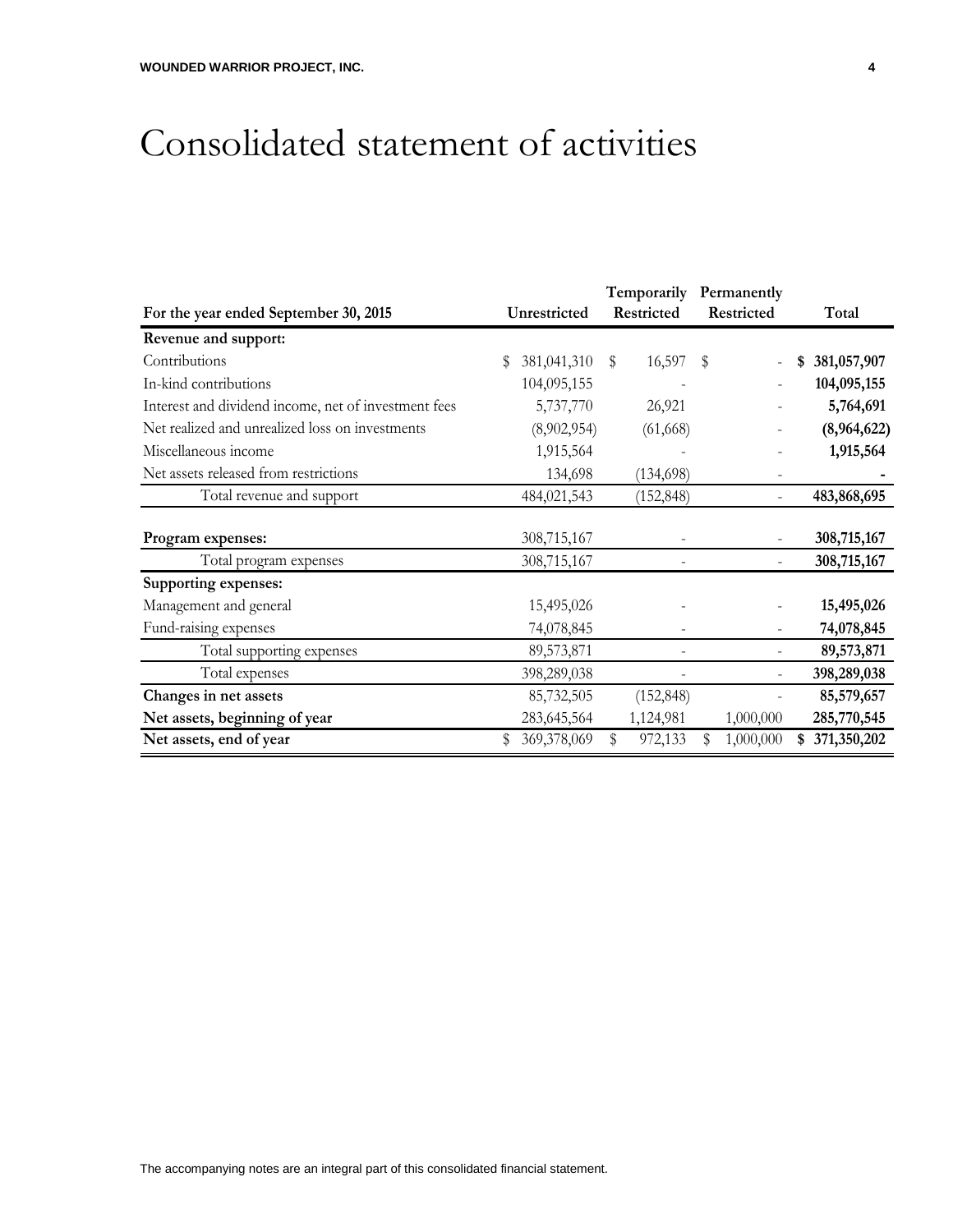## Consolidated statement of functional expenses

|                                             |              | <b>Benefits</b>   | International   | <b>WWP</b>  | Peer           | Physical<br>Health & | Soldier      | Combat<br><b>Stress</b> | Independence |                  |
|---------------------------------------------|--------------|-------------------|-----------------|-------------|----------------|----------------------|--------------|-------------------------|--------------|------------------|
| For the year ended September 30, 2015       | Alumni       | Service           | Support         | Packs       | Support        | Wellness             | Ride         | Recovery                | Program      | <b>TRACK</b>     |
| Public Service Announcements - Donated      | \$23,372,772 | 3,895,462 \$<br>S | 1,327,998       | \$1,239,465 | 3,010,129<br>S | 5,666,126<br>- S     | \$13,722,649 | $$11,951,985$ \$        | 9,295,988 \$ | 3,098,663        |
| Compensation (salaries, taxes and benefits) | 7,852,619    | 4,189,853         | 559,435         | 702,873     | 1,296,124      | 3,014,742            | 2,610,940    | 5,928,124               | 1,874,838    | 1,348,453        |
| Direct Response TV and Online               | 6,727,360    | 1,121,227         | 382,236         | 356,754     | 866,403        | 1,630,876            | 3,949,777    | 3,440,128               | 2,675,655    | 1,055,253        |
| Outside Services                            | 7,092,210    | 446,412           | 123,944         | 222,684     | 305,259        | 5,293,807            | 1,203,611    | 4,641,986               | 9,163,468    | 1,082,743        |
| Postage and Shipping                        | 3,953,536    | 653,920           | 221,193         | 212,828     | 493,074        | 928,105              | 2,181,404    | 1,923,737               | 1,471,373    | 592,100          |
| Grants                                      | 4,436,336    |                   | 1,938,835       |             | 90,000         | 1,119,981            |              | 23,706,143              | 465,000      | 994,391          |
| Warrior Events and Activities               | 12,804,395   | 334,781           | 573,379         | 332,608     | 1,258,550      | 4,296,599            | 4,952,329    | 3,382,682               | 471,241      | 508,612          |
| Direct Response Mail                        | 2,105,103    | 350,849           | 119,608         | 111,634     | 271,112        | 510,329              | 1,235,950    | 1,076,473               | 837,258      | 330,205          |
| Advertising and Promotion - Donated         | 2,724,576    | 454,101           | 154,805         | 144,491     | 350,898        | 660,508              | 1,599,659    | 1,393,252               | 1,083,642    | 361,217          |
| Rent                                        | 998,597      | 442,197           | 162,104         | 116,457     | 163,925        | 425,106              | 421,261      | 698,806                 | 252,201      | 717,157          |
| Travel                                      | 1,690,389    | 596,546           | 183,902         | 71,005      | 225,411        | 620,595              | 618,887      | 1,036,895               | 309,622      | 208,311          |
| Processing Fees                             |              |                   |                 |             |                |                      |              |                         |              |                  |
| Miscellaneous                               | 489,579      | 262,376           | 40,253          | 61,202      | 78,227         | 257,141              | 221,677      | 258,870                 | 108,984      | 95,811           |
| Depreciation                                | 566,998      | 258,058           | 59,768          | 75,430      | 103,547        | 248,568              | 445,416      | 400,466                 | 152,562      | 99,786           |
| Professional Fees                           |              |                   |                 |             |                |                      |              |                         |              |                  |
| Office Equipment and Services               | 233,192      | 102,098           | 27,727          | 25,737      | 37,493         | 125,037              | 999,177      | 161,640                 | 57,987       | 35,921           |
| Meetings                                    | 239,771      | 105,677           | 25,942          | 26,409      | 38,613         | 101,558              | 97,547       | 167,488                 | 59,888       | 36,980           |
| Office Supplies and Printing                | 383,549      | 67,020            | 17,794          | 31,352      | 38,098         | 64,679               | 419,892      | 122,101                 | 47,053       | 38,710           |
| Telephone and Internet                      | 259,410      | 114,333           | 46,447          | 28,572      | 41,777         | 109,877              | 105,539      | 181,206                 | 64,794       | 40,010           |
| Warrior Assistance and Support              | 1,095,176    | 23,664            | 11,255          | 4,886       | 40,288         | 12,322               | 22,769       | 149,029                 | 15,359       | 28,218           |
| Education and Development                   | 125,273      | 58,779            | 9,538           | 19,343      | 28,591         | 79,743               | 68,907       | 166,787                 | 37,869       | 34,136           |
| Advertising and Promotion - Purchased       | 46,223       | 25,290            | 4,050           | 12,912      | 14,817         | 24,645               | 24,018       | 34,938                  | 18,139       | 14,561           |
| Insurance                                   | 65,348       | 29,559            | 29,416          | 8,403       | 11,658         | 28,460               | 27,389       | 46,556                  | 17,338       | 11,224           |
| Total expenses                              | \$77,262,412 | \$13,532,202      | 6,019,629<br>S. | \$3,805,045 | \$8,763,994    | 25,218,804<br>- \$   | \$34,928,798 | \$60,869,292            | 28,480,259   | 10,732,462<br>S. |

The accompanying notes are an integral part of this consolidated financial statement.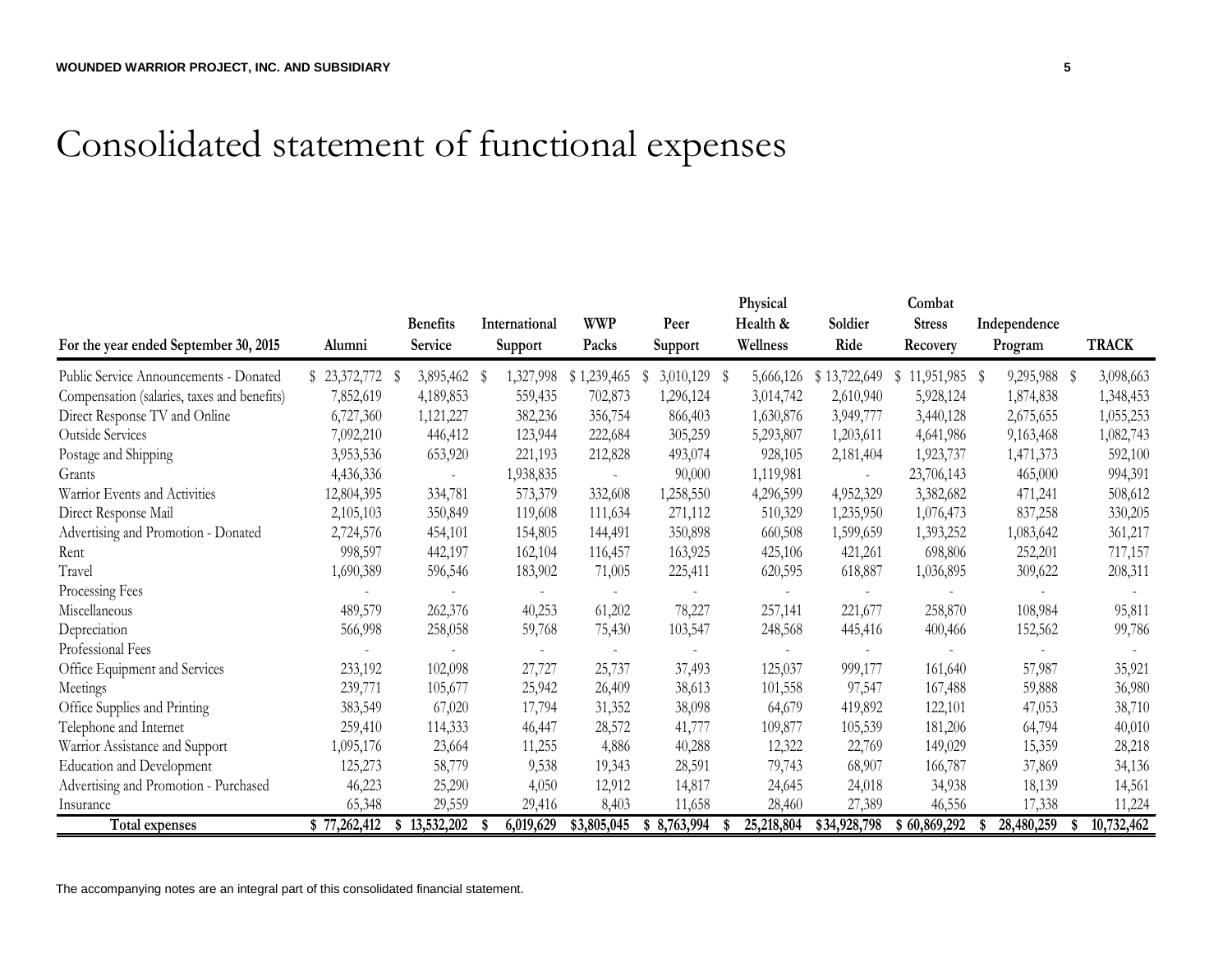# Consolidated statement of functional expenses (cont'd)

|                                             | Transition          |                     |                              | <b>WWP</b>  |                          |                                         |                           |              |                                         |                  |
|---------------------------------------------|---------------------|---------------------|------------------------------|-------------|--------------------------|-----------------------------------------|---------------------------|--------------|-----------------------------------------|------------------|
| For the year ended September 30, 2015       | Training<br>Academy | Warriors to<br>Work | Education<br><b>Services</b> | Talk        | Warriors<br>Speak        | <b>Total Program</b><br><b>Services</b> | Management<br>and General | Fundraising  | <b>Total Support</b><br><b>Services</b> | <b>Total All</b> |
| Public Service Announcements - Donated      | 5,754,659           | 5,754,659 \$<br>S   |                              | 442,666 \$  |                          | 88, 533, 221                            | -S                        |              |                                         | 88,533,221       |
| Compensation (salaries, taxes and benefits) | 2,421,736           | 3,323,184           | 1,061,792                    | 1,068,716   | 942,775                  | 38,196,204                              | 3,066,768                 | 4,900,676    | 7,967,444                               | 46,163,648       |
| Direct Response TV and Online               | 1,492,990           | 1,656,358           |                              | 127,412     | $\sim$                   | 25,482,429                              |                           | 15,562,547   | 15,562,547                              | 41,044,976       |
| <b>Outside Services</b>                     | 564,566             | 1,228,726           | 237,393                      | 330,822     | 138,965                  | 32,076,596                              | 2,288,631                 | 4,006,627    | 6,295,258                               | 38,371,854       |
| Postage and Shipping                        | 839,170             | 934,989             | 25,162                       | 92,704      | 11,088                   | 14,534,383                              | 184,331                   | 20,062,746   | 20,247,077                              | 34,781,460       |
| Grants                                      | 90,000              | 635,000             | 86,602                       |             | $\overline{\phantom{a}}$ | 33,562,288                              |                           | 5,000        | 5,000                                   | 33,567,288       |
| Warrior Events and Activities               | 233,029             | 364,926             | 482,019                      | 99,248      | 71,051                   | 30,165,449                              |                           |              |                                         | 30,165,449       |
| Direct Response Mail                        | 467,181             | 518,302             |                              | 39,869      | $\overline{\phantom{a}}$ | 7,973,873                               |                           | 16,393,885   | 16,393,885                              | 24,367,758       |
| Advertising and Promotion - Donated         | 670,827             | 670,828             | 5                            | 51,608      |                          | 10,320,417                              | 36,336                    | 44,754       | 81,090                                  | 10,401,507       |
| Rent                                        | 287,358             | 374,195             | 158,785                      | 147,938     | 117,432                  | 5,483,519                               | 2,057,458                 | 558,680      | 2,616,138                               | 8,099,657        |
| Travel                                      | 312,926             | 456,610             | 163,323                      | 94,648      | 378,468                  | 6,967,538                               | 270,801                   | 738,983      | 1,009,784                               | 7,977,322        |
| Processing Fees                             |                     |                     |                              |             | $\sim$                   |                                         |                           | 7,323,972    | 7,323,972                               | 7,323,972        |
| Miscellaneous                               | 157,783             | 158,561             | 78,014                       | 322,777     | 38,823                   | 2,630,078                               | 855,623                   | 1,261,602    | 2,117,225                               | 4,747,303        |
| Depreciation                                | 175,053             | 220,300             | 100,549                      | 94,672      | 65,204                   | 3,066,377                               | 1,142,405                 | 310,207      | 1,452,612                               | 4,518,989        |
| Professional Fees                           |                     |                     |                              |             |                          |                                         | 3,524,726                 |              | 3,524,726                               | 3,524,726        |
| Office Equipment and Services               | 403,806             | 86,310              | 36,308                       | 33,782      | 27,263                   | 2,393,478                               | 485,755                   | 129,702      | 615,457                                 | 3,008,935        |
| Meetings                                    | 67,317              | 89,288              | 37,385                       | 34,760      | 28,301                   | 1,156,924                               | 495,853                   | 1,316,420    | 1,812,273                               | 2,969,197        |
| Office Supplies and Printing                | 126,262             | 89,883              | 38,685                       | 34,206      | 14,210                   | 1,533,494                               | 176,482                   | 328,643      | 505,125                                 | 2,038,619        |
| Telephone and Internet                      | 72,831              | 96,602              | 40,447                       | 37,607      | 30,620                   | 1,270,072                               | 536,468                   | 145,673      | 682,141                                 | 1,952,213        |
| Warnor Assistance and Support               | 50,718              | 335,772             | 37,180                       | 4,498       | 9                        | 1,831,143                               | 157                       | 15,444       | 15,601                                  | 1,846,744        |
| <b>Education and Development</b>            | 108,402             | 70,750              | 33,167                       | 25,246      | 27,016                   | 893,547                                 | 163,477                   | 175,605      | 339,082                                 | 1,232,629        |
| Advertising and Promotion - Purchased       | 19,298              | 22,728              | 14,524                       | 14,215      | 4,419                    | 294,777                                 | 77,415                    | 761,744      | 839,159                                 | 1,133,936        |
| Insurance                                   | 19,321              | 25,185              | 11,317                       | 10,632      | 7,553                    | 349,359                                 | 132,340                   | 35,936       | 168,276                                 | 517,635          |
| Total expenses                              | \$14,335,233        | 17, 113, 156<br>\$  | 2,642,657                    | \$3,108,026 | 1,903,197<br>\$          | \$308,715,166                           | 15,495,026<br>-\$         | \$74,078,846 | 89,573,872<br>S                         | \$398,289,038    |

The accompanying notes are an integral part of this consolidated financial statement.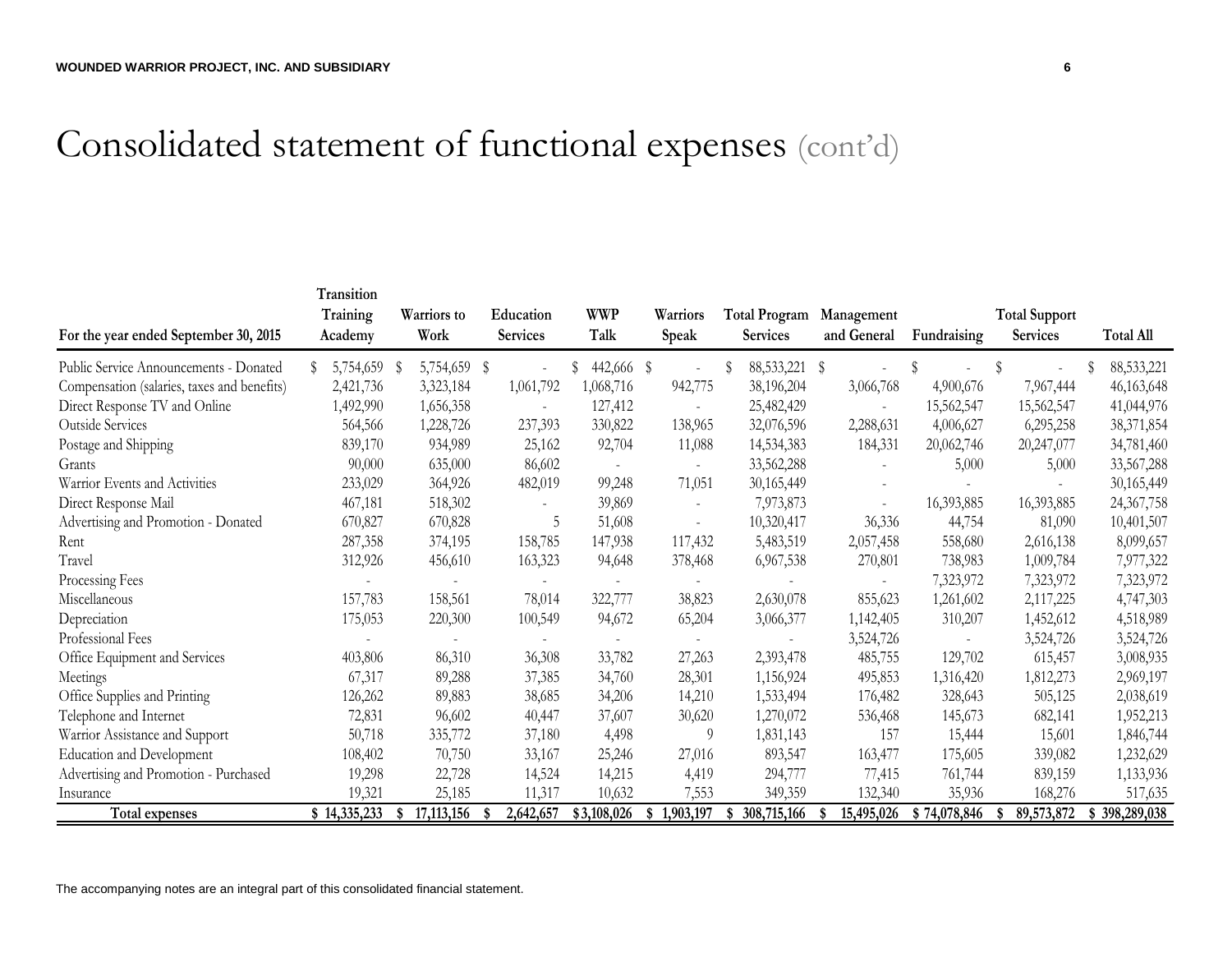### Consolidated statement of cash flows

| For the year ended September 30                                        | 2015             |
|------------------------------------------------------------------------|------------------|
| Cash flows from operating activities:                                  |                  |
| Changes in net assets                                                  | \$<br>85,579,657 |
| Adjustments to reconcile changes in net assets to net cash provided by |                  |
| operating activities:                                                  |                  |
| Depreciation                                                           | 4,518,989        |
| Loss on disposal of property and equipment                             | 2,358            |
| Contributed property and equipment                                     | (788, 105)       |
| Net realized and unrealized loss on investments                        | 8,964,622        |
| Change in value of beneficial interest in trust                        | (16, 597)        |
| Change in allowance for doubtful accounts                              | 623,743          |
| Change in operating assets and liabilities:                            |                  |
| Contributions receivable                                               | (1,852,103)      |
| Inventory                                                              | 469,782          |
| Prepaid expenses                                                       | (6, 150, 936)    |
| Security deposits                                                      | 514,240          |
| Accounts payable                                                       | 5,477,164        |
| Accrued expenses                                                       | 807,578          |
| Net cash provided by operating activities                              | 98,150,392       |
| Cash flows from investing activities:                                  |                  |
| Purchases of property and equipment                                    | (4,837,324)      |
| Proceeds from beneficial interest in trust                             | 72,217           |
| Purchases of investments                                               | (328, 359, 933)  |
| Proceeds from sales of investments                                     | 287,462,667      |
| Net cash used in investing activities                                  | (45, 662, 373)   |
| Net increase in cash                                                   | 52,488,019       |
| Cash and cash equivalents, beginning of year                           | 22,881,124       |
| Cash and cash equivalents, end of year                                 | \$<br>75,369,143 |

#### **Supplemental disclosure information:**

Property and equipment purchases in accounts payable at September 30, 2015 **\$ 477,666**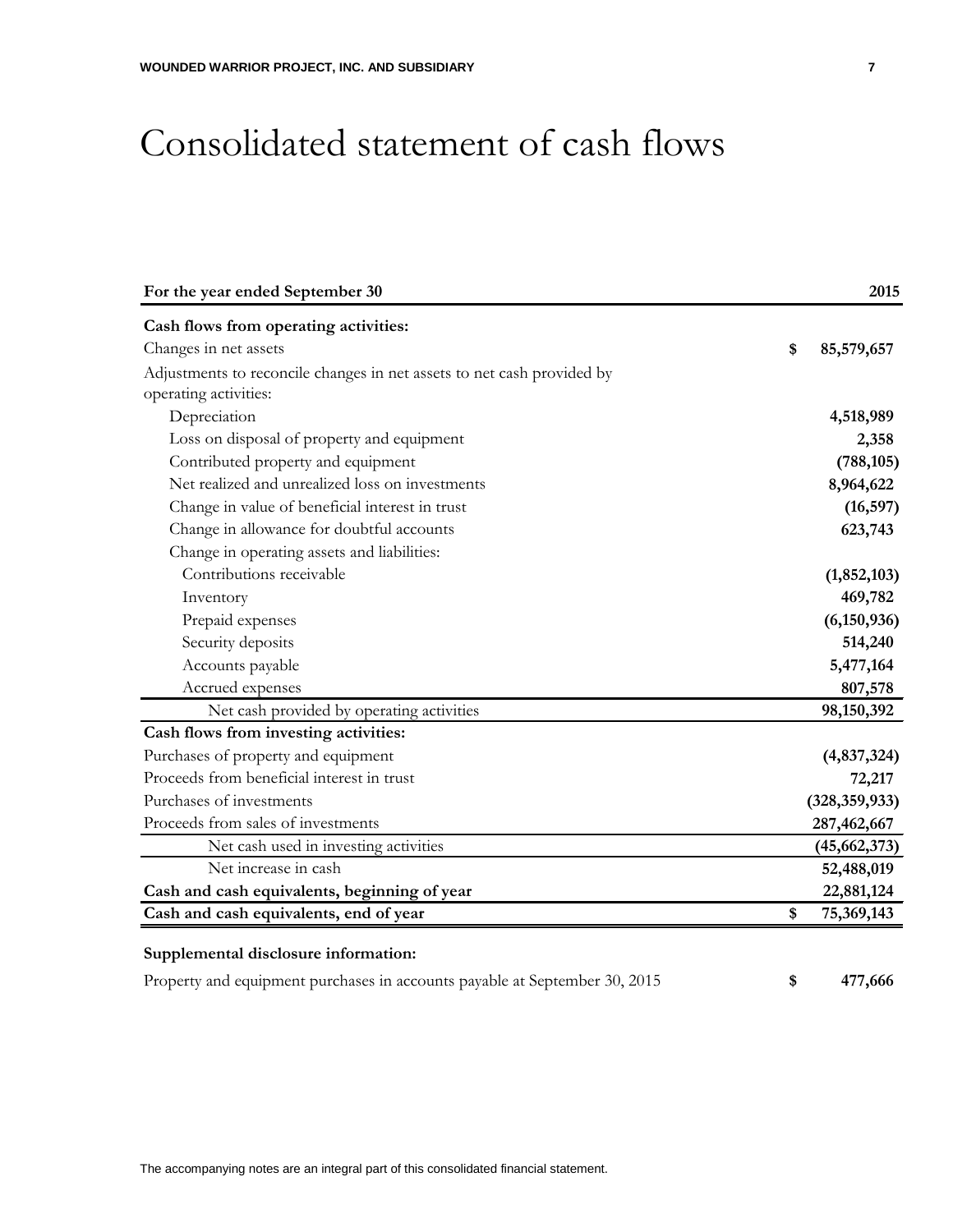#### 1 **Organization**

Wounded Warrior Project, Inc. ("WWP" or "Wounded Warrior Project"), is a not-for-profit 501(c)(3) corporation organized February 23, 2005, for the purpose of serving veterans and service members who incurred a physical or mental injury, illness, or wound, co-incident to their military service on or after September 11, 2001. The mission of WWP is to honor and empower Wounded Warriors. WWP's purpose is threefold: to raise awareness and enlist the public's aid for the needs of injured service members; to help injured service members aid and assist each other; and to provide unique, direct programs and services to meet their needs. WWP's vision is to foster the most successful, well-adjusted generation of wounded service members in our nation's history.

The consolidated financial statements include Wounded Warrior Project, Inc. and Wounded Warrior Project Long Term Support Trust (collectively, the "Organization"). Wounded Warrior Project Long Term Support Trust (the "Trust") was established as a supporting organization on September 27, 2013 to carry out and support the general charitable purposes of WWP. The Trust was consolidated in accordance with authoritative guidance because, among other factors, WWP has the power to remove the Trustee and appoint a successor Trustee, and the Trust is operated, supervised, and controlled by WWP, its supported organization. The Trust is a Type I supporting organization.

As of September 30, 2015, WWP has transferred \$91,834,100 to the Trust. An additional \$734,113 in contributions for the Trust were received by WWP during fiscal year 2015 and will be transferred to the Trust in fiscal year 2016. Funds that have been transferred into the Trust by WWP must be used for the purposes defined by the Trust, and cannot be returned to WWP. The Trust accounts are included in the accompanying consolidated financial statements.

WWP established the Trust to provide the economic means for supportive services to maintain wounded warriors in settings that are as independent as possible, and to assist with long term care needs in the event of the warrior's separation from his or her current caregiver, by reason of the caregiver's death, disability, or other reasons. The goal is to empower these most severely wounded warriors, who have experienced a moderate to severe brain injury, spinal-cord injury, or other neurological condition, to live as independently as possible, with the highest quality of life and finest, most compassionate care possible. WWP is responsible for identifying the warriors who are members of the charitable class of persons served by the Trust.

The Trust provides funds to ensure services including life-skills training, home care, transportation, and residential options remain available to the severely wounded, who upon the loss of their caregiver, are at risk for institutionalization. The Trust will generally make approved distributions directly to service providers to provide for the needs of warriors. Distributions for the benefit of a specific warrior shall take into account his or her health, his or her financial needs, the requirements for his or her care, the provision of a decent standard of living for the warrior and his or her dependents, the warrior's ability to live independently and the community-based resources available to support the warrior's needs, and in general, the requirements to alleviate the suffering that results from the injuries or illness suffered by the warrior as a result of his or her military service. Further, WWP takes into consideration the availability of government benefits and other forms of public funding and resources that may provide for some or all of the needs of the warrior.

As of September 30, 2015, there have not been any distributions requested or made from the Trust.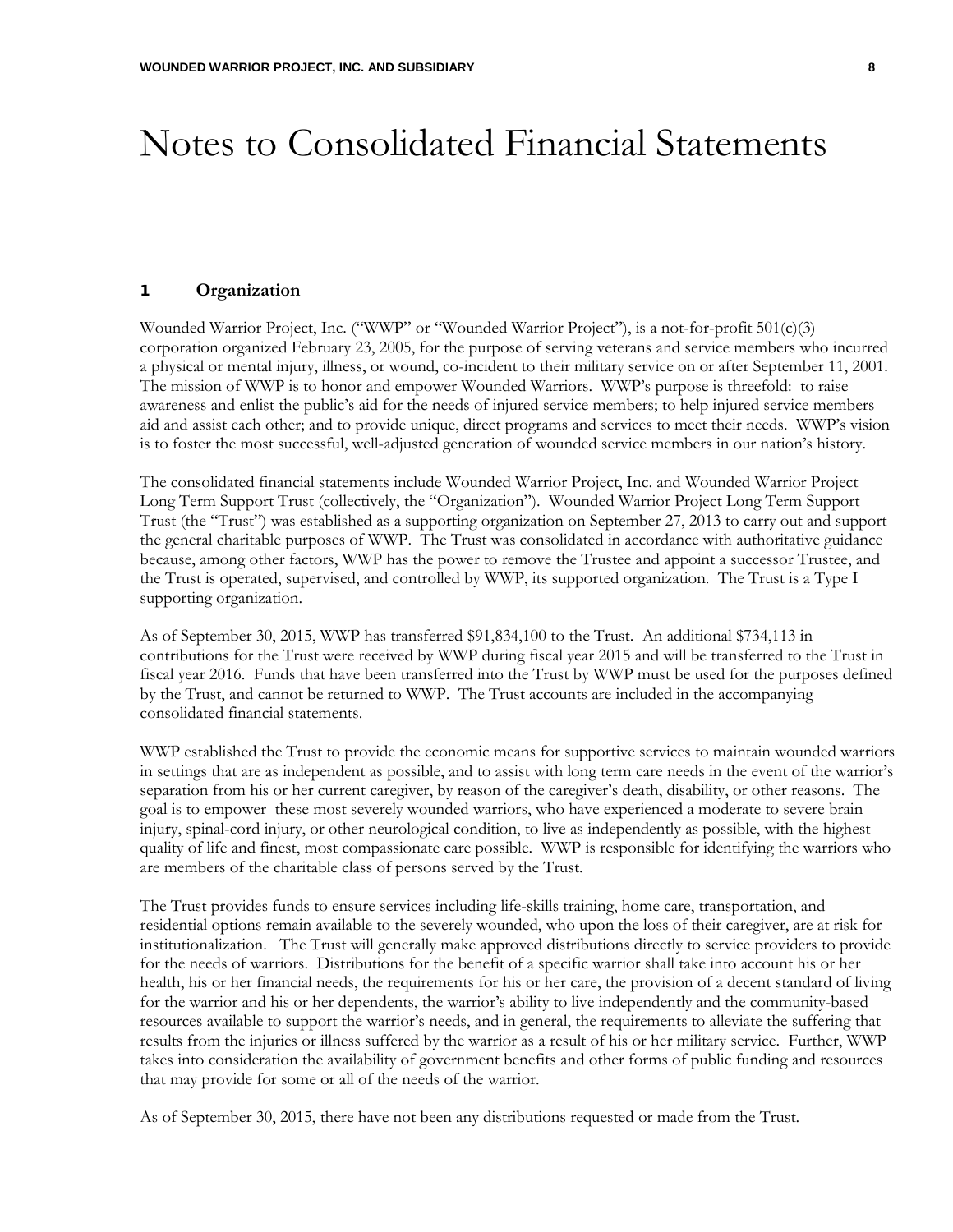The Organization delivers direct program services in the following areas:

#### **Alumni**

The Alumni program provides long-term support and camaraderie for wounded warriors through communication, events and networking. The Alumni program offers a wide range of activities including sporting events, educational sessions, personal and professional development summits and recreational events that provide individuals a chance to engage with other wounded warriors. The Alumni program also identifies, trains, and challenges leaders within the wounded warrior population to support their peers in their continued path toward physical health and well-being.

#### **Benefits Service**

To help warriors make the most of their benefits and successfully transition to life after injury, WWP provides the tools they need to become financially secure. Unlike traditional models of veterans' services, WWP identifies the warrior's individual needs, in addition to providing economic empowerment. The Benefits Service team ensures warriors and their families have information and access to government benefits, as well as WWP's full range of programs and the community resources necessary for successful transition to life after injury.

A key part of this program is support and education for warriors, as well as their family members and caregivers. WWP has a team of highly trained personnel that are accredited by the Department of Veteran Affairs to represent warriors and advocate on their behalf. WWP personnel represent warriors in their filing of claims for benefits with the Department of Veteran Affairs and Department of Defense. WWP personnel work closely with each agency so they can walk warriors through every step of the process. When a claim is filed, WWP makes sure it is processed correctly the first time and guides injured service members through this crucial part of their transition.

#### **International Support**

Landstuhl Regional Medical Center is one of the first locations warriors are transported to once injured. Most of the time during transport, their belongings are not transported with them. WWP provides comfort items such as jackets, sweatpants, t-shirts, and blankets to warriors before they are flown back to the States. WWP wants to make their stay and travel back to the United States of America as comfortable as possible. For warriors stationed at the warrior transition units in Europe, WWP has multiple programs in place, including benefits counseling, Transition Training Academy, Soldier Ride and Combat Stress Recovery.

#### **WWP Packs**

WWP backpacks contain essential care and comfort items including clothing, toiletries, playing cards, and more all designed to make a warrior's hospital stay more comfortable. Backpacks are provided to wounded service members arriving at military trauma centers across the United States.

Injured warriors overseas who are evacuated from field hospitals to larger military treatment facilities stateside or abroad receive a smaller version of the WWP backpack, known as the Transitional Care Pack, for immediate comfort.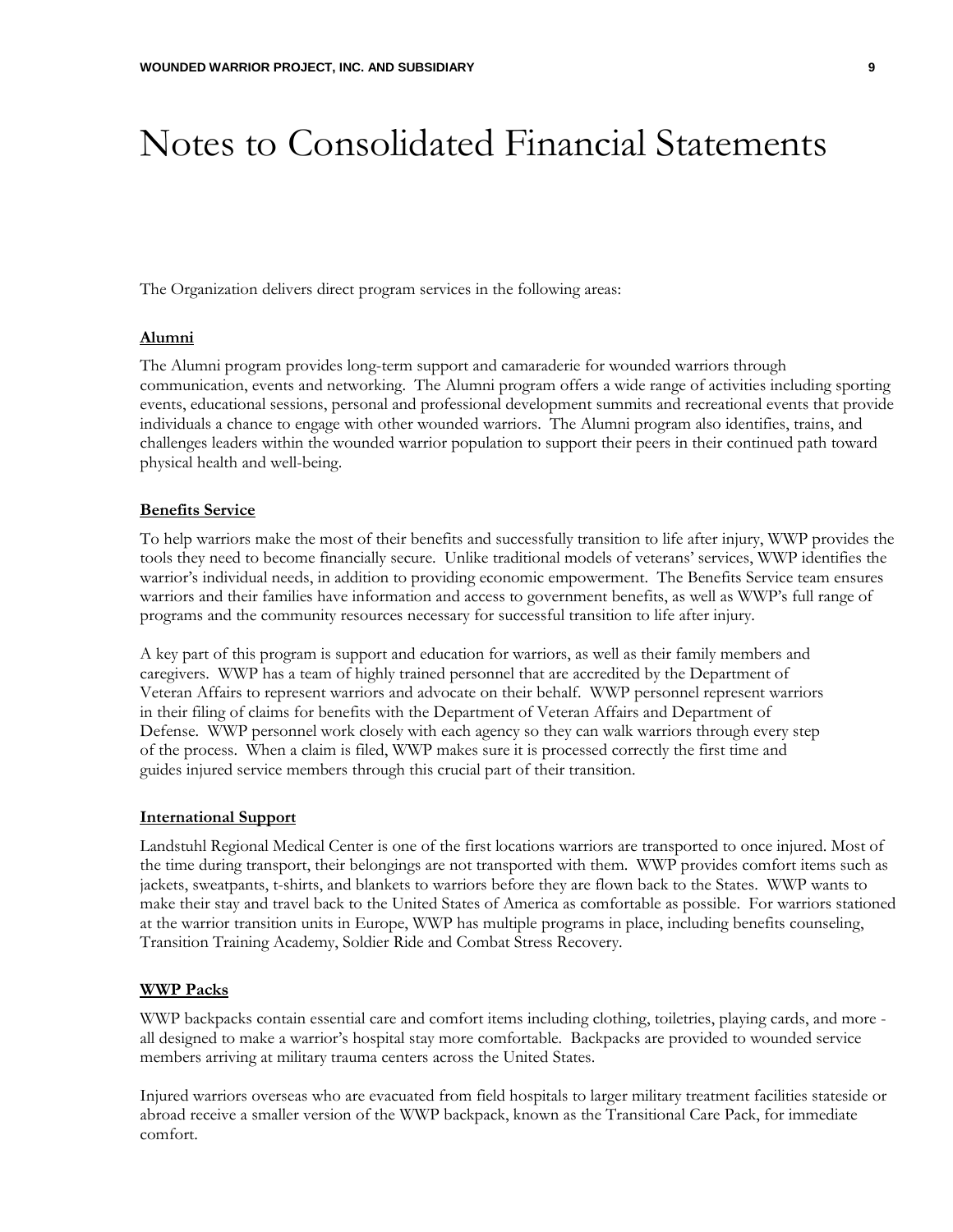#### **Peer Support**

Peer Support is the programmatic embodiment of WWP's logo, fostering relationships that enable one warrior to help another through the recovery process. The WWP peer support program mentors serve as listeners, role models, and motivators who can share their understanding and perspective with fellow warriors. WWP's goal of Peer Support is for the warrior being mentored to eventually mentor a fellow warrior - embodying the Wounded Warrior Project mission and logo.

#### **Physical Health & Wellness**

Physical Health & Wellness ("PH&W") programs are designed to reduce stress, combat depression, and promote an overall healthy and active lifestyle by encouraging participation in fun, educational activities. PH&W has something to offer warriors in every stage of recovery. Four focus areas are Inclusive Sports, Fitness, Nutrition, and Wellness.

#### **Soldier Ride**

Soldier Ride® is a unique three to five day cycling opportunity for warriors to use cycling and the bonds of service to overcome physical, mental or emotional wounds. Warriors of all ability levels can cycle on adaptive hand cycles, trikes and bicycles. In addition to the physical benefit, Soldier Ride helps raise public awareness of the challenges warriors face today through events held throughout the ride. Warriors will have the opportunity to take part in annual events, which will challenge them physically and mentally, from the south lawn of the White House to local communities across the nation.

#### **Combat Stress Recovery**

The Combat Stress Recovery Program ("CSRP") addresses the mental health and cognitive needs of returning service members and those that have already made the transition back to civilian life. The CSRP responds to the mental health needs of our warriors by addressing several key issues linked to combat stress, including the stigma attached to mental health, access to care, and interpersonal relationship challenges.

WWP challenges warriors to think about goal-setting and understanding their "new normal." Many warriors begin their journey with Project Odyssey®, an outdoor, rehabilitative retreat that promotes peer connection, challenging outdoor experiences, and healing with other combat veterans. WWP provides licensed mental health counselors at all Project Odyssey events.

The CSRP also provides continued care services to improve warrior resiliency and psychological well-being. This is accomplished through the establishment of goals and the identification and use of community based resources.

In addition, in order to enhance access and provide Post Traumatic Stress Disorder ("PTSD") and Traumatic Brain Injury ("TBI") treatment through an integrated care model, WWP has established the Warrior Care Network™. Warrior Care Network consists of four national leading academic medical centers ("AMCs") that will connect warriors and their families with world-class, evidence-based mental health care. These AMCs will provide warriors with multi-week, intensive outpatient programs and individualized care.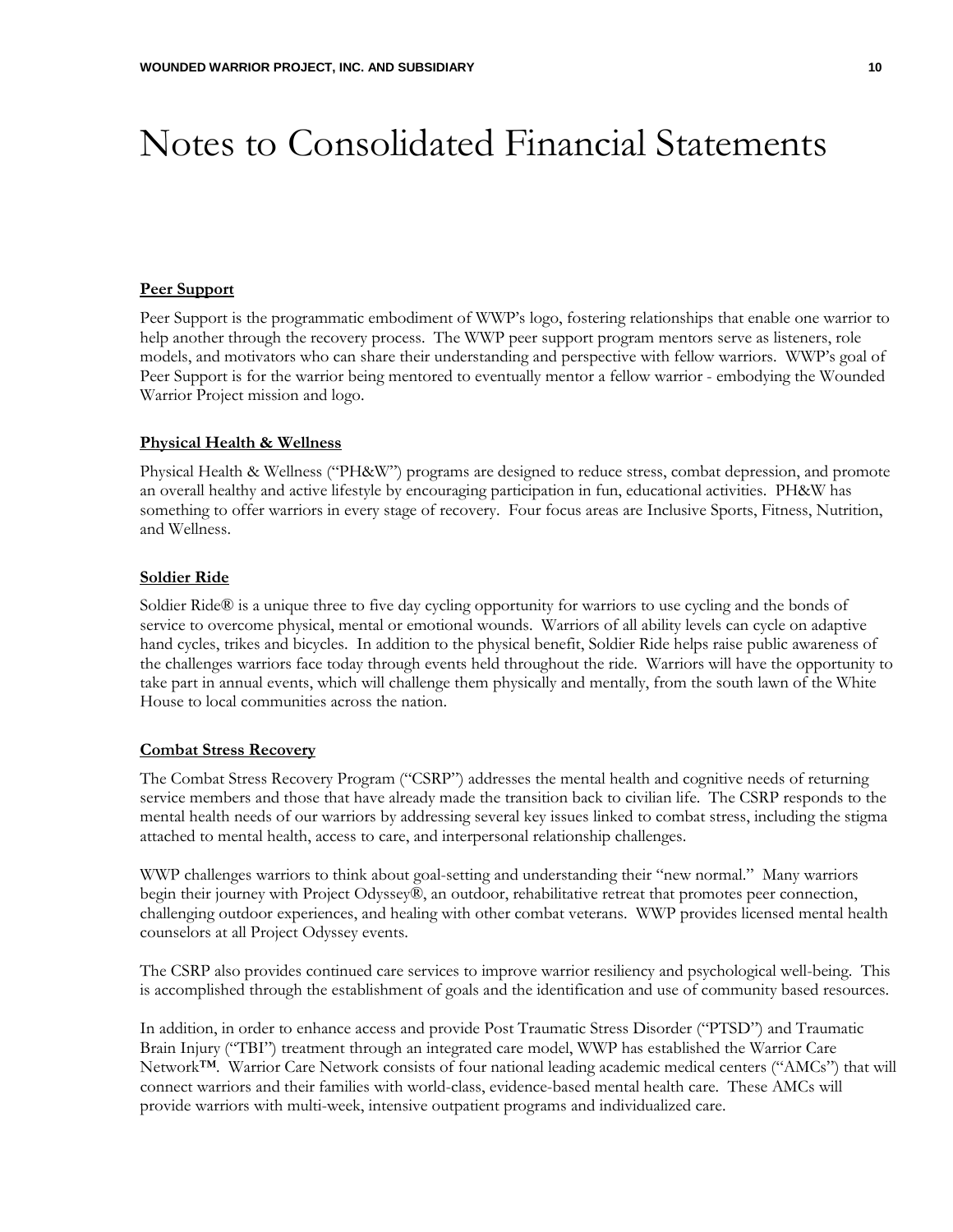WWP has committed to provide institutional and financial support to the AMCs. WWP distributed \$21,400,000 in grants to the AMCs during the year ended September 30, 2015, which is included in the accompanying consolidated statement of functional expenses as a CSRP grant expense. WWP has entered into agreements to continue to grant funds to each AMC, subject to specific provisions and fundraising conditions that each AMC is required to meet in order to access their portion of the funds. WWP has conditional financial commitments of \$20,700,000 per year for the years ended September 30, 2016, and 2017.

#### **Independence Program**

The Independence Program helps warriors live life to the fullest, on their own terms. It is designed for warriors who rely on their families and/or caregivers because of moderate to severe brain injury, spinal-cord injury, or other neurological conditions. In addition, the warrior's cognitive or physical challenges limit their opportunities to access resources and activities in their own community.

The Independence Program is a team effort, bringing together the warrior and his or her full support team while creating an individualized plan for each warrior — focusing on goals that provide a future with purpose at no cost to the warrior and his or her support team. It's designed as a comprehensive long-term partnership intended to adapt to the warriors' ever-changing needs.

The Independence Program provides support and training for involvement in meaningful activities, including social and recreational, wellness, volunteer work, education, and other life skills.

#### **TRACK**

TRACK is the first education center in the nation designed specifically for wounded warriors. TRACK is focused on providing college and employment access to wounded warriors through its intensive and holistic training experience for the mind, body, and spirit. The 12-month program provides wounded warriors a jump-start on meeting their educational goals, while also supporting goals around personal health and wellness, mental health, and career development.

#### **Transition Training Academy**

Transition Training Academy ("TTA") introduces warriors, family members and caregivers to the information technology field as a possible career choice. TTA classes are taught in a modified classroom setting with flexible class schedules to accommodate participants' medical and duty requirements.

#### **Warriors to Work**

Warriors to Work® is one of the cornerstones of WWP's efforts to achieve its strategic goal of economically empowering wounded warriors. This program assists wounded warriors with their transition to the civilian workforce. It offers a complete package of career guidance and support services including resume assistance, interviewing skills, networking, job training, and job placement. The program staff provides continued individual counseling and personal support to all program participants as they strive to build a career in the civilian workforce.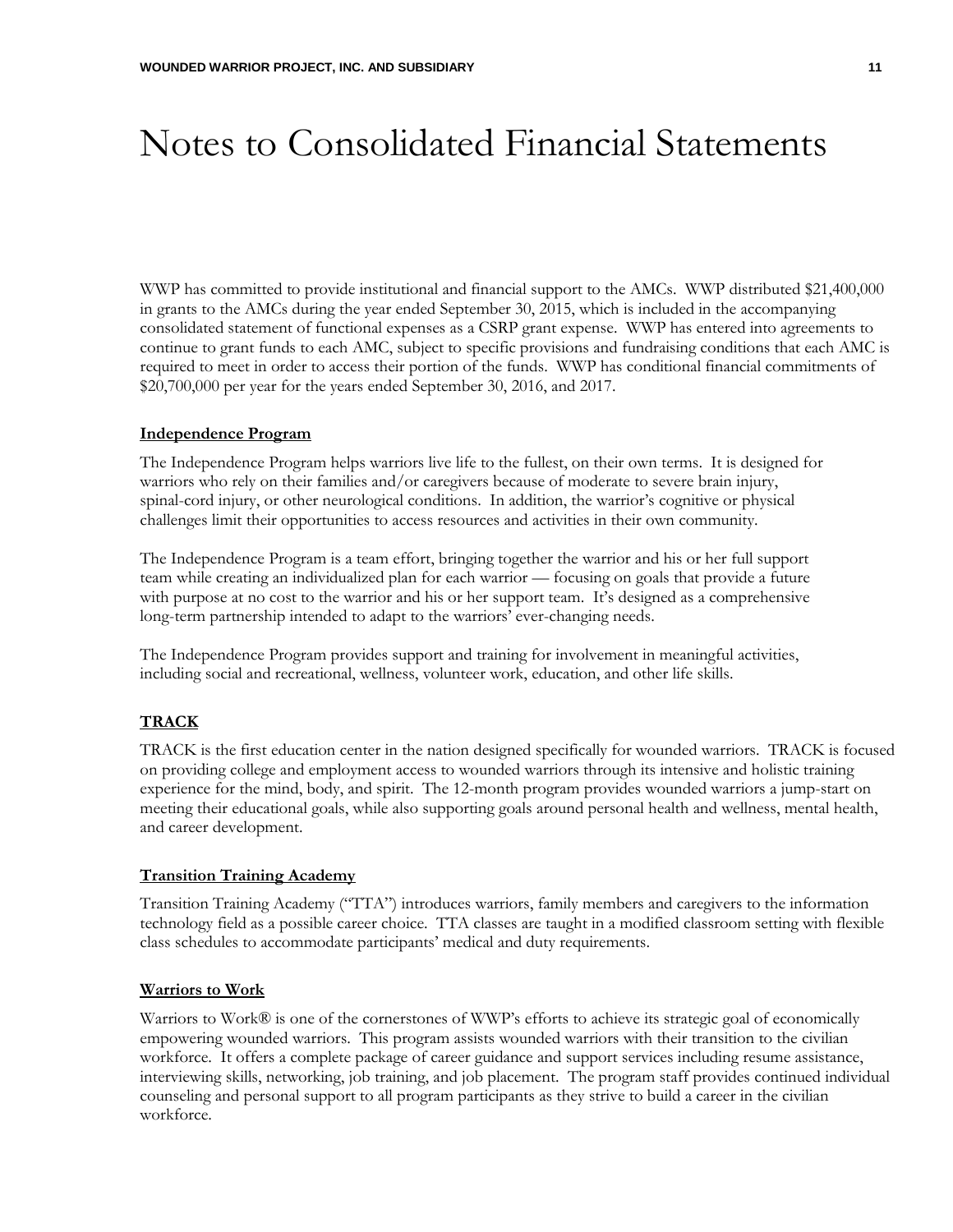#### **Education Services**

The Education Services program prepares warriors for success by helping them achieve their educational goals. Education Services guides warriors through their options with secondary education, provides customized plans for success and educates warriors about campus resources available to them. Wounded warriors have different needs than typical students because of the institutional and social obstacles they might face due to combat stress, accessibility to learning models, and social instability.

#### **WWP Talk**

WWP Talk provides telephonic, emotional support to Wounded Warrior Project Alumni and helps bridge the gap that may prevent participation in other programs. This helpline was created for wounded service members living with PTSD, depression, combat stress, or other mental health conditions. Together, the warrior and WWP Talk teammates develop coping strategies to help the warrior overcome challenges and learn to thrive again despite invisible wounds.

#### **Warriors Speak**

The Warriors Speak® program is a group of wounded warriors and caregivers who have been selected to share their personal, inspirational stories of courage and integrity with the public. The speakers also describe how WWP has aided them in the recovery process and helped them transition back to civilian life. Participants are trained to become effective spokespersons through the Warriors Speak course, which includes tools to help them organize thoughts, compose presentations, and communicate successfully. The training provides important life skills that help warriors succeed socially, at their workplace, and as community leaders.

#### 2 **Summary of Significant Accounting Policies**

The following summary of significant accounting policies of the Organization is presented to assist in understanding the accompanying consolidated financial statements. The consolidated financial statements and accompanying notes are representations of the Organization's management. These accounting policies conform to accounting principles generally accepted in the United States of America ("US GAAP") and have been consistently applied in the presentation of the accompanying consolidated financial statements.

#### **Basis of Presentation**

The accompanying consolidated financial statements reflect the accounts of Wounded Warrior Project, Inc. and Wounded Warrior Project Long Term Support Trust. All material intercompany accounts and transactions have been eliminated in consolidation.

#### **Use of Estimates**

The preparation of consolidated financial statements in conformity with US GAAP requires management to make estimates and assumptions that affect the reported amounts of assets and liabilities at the date of the consolidated financial statements and the reported amounts of revenues and expenses during the reporting period. Actual results could differ from those estimates.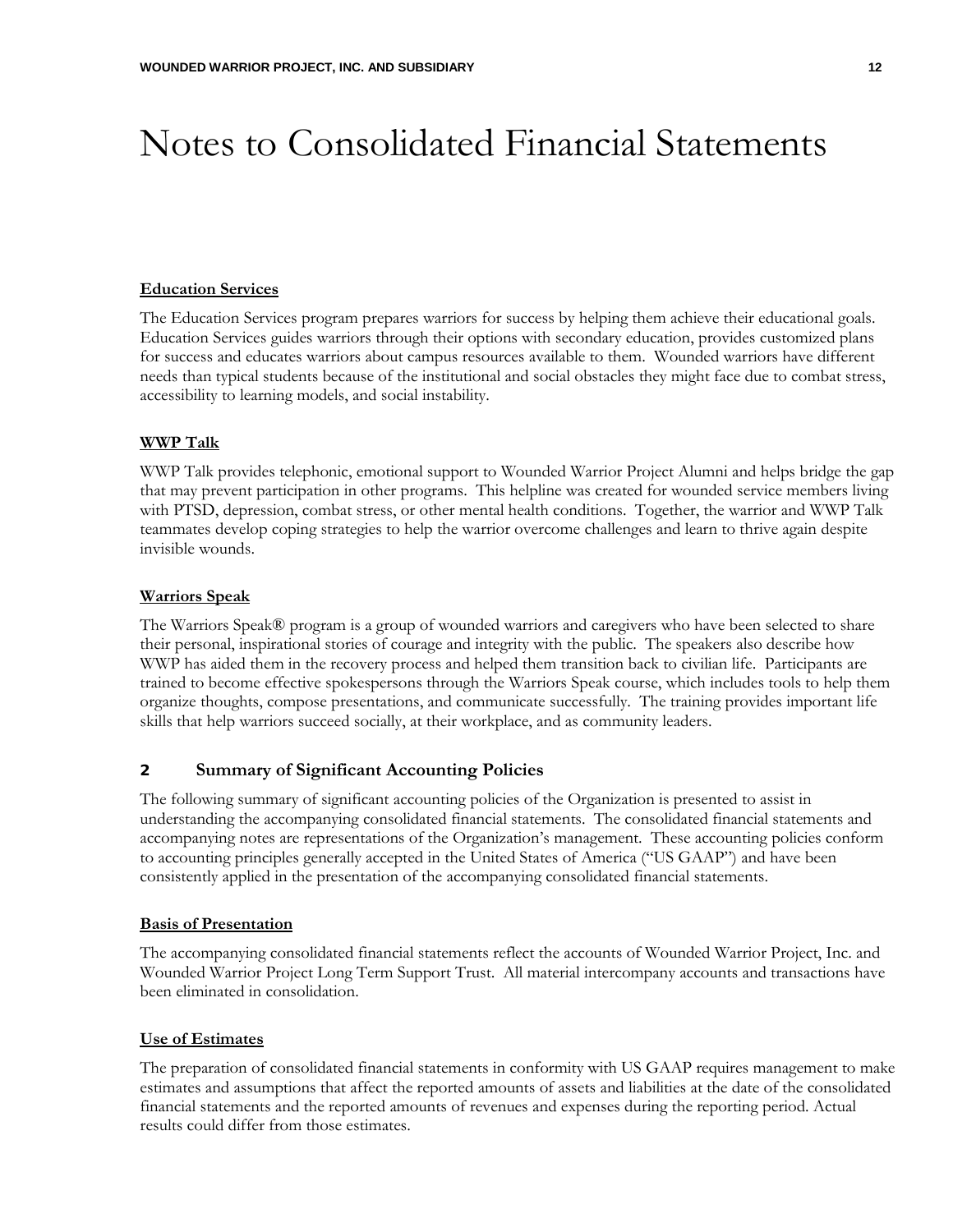#### **Net Assets**

The consolidated financial statements of the Organization have been prepared on the accrual basis of accounting in accordance with US GAAP.

In accordance with authoritative guidance, the Organization reports information regarding its consolidated financial position and activities according to three classes of net assets: unrestricted net assets, temporarily restricted net assets, and permanently restricted net assets.

*Unrestricted Net Assets* – Net assets representing resources generated from operations that are not subject to donorimposed stipulations.

*Temporarily Restricted Net Assets* – Net assets subject to donor-imposed stipulations that will be met either by actions of the Organization and/or the passage of time. The temporarily restricted net asset balance at September 30, 2015 represents cumulative earnings in accordance with the Florida Uniform Prudent Management of Institutional Funds Act (FUPMIFA) awaiting appropriation for expenditure, and the time restricted beneficial interest in trust.

*Permanently Restricted Net Assets* – Net assets subject to donor-imposed stipulations that must be maintained permanently by the Organization. Generally, the donors of these assets permit the Organization to use all or part of the income earned on related investments for general or specific purposes.

#### **Cash and Cash Equivalents**

The Organization considers all highly liquid investments with a maturity of three months or less when purchased to be cash equivalents.

#### **Investments**

Investments are carried at fair value (see Note 4 for fair value measurements). Fair value is the price that would be received to sell an asset or paid to transfer a liability in an orderly transaction between market participants at the measurement date. Realized and unrealized gains and losses are reflected in the consolidated statement of activities. To satisfy its long-term rate-of-return objectives, the Organization relies on a total return strategy in which investment returns are achieved through both capital appreciation (realized and unrealized) and current yield (interest and dividends). The Organization targets a diversified and prudent asset allocation to achieve its long-term return objectives while maintaining portfolio stability and preserving capital.

#### **Endowments**

The State of Florida enacted the FUPMIFA effective July 1, 2012, the provisions of which apply to endowment funds existing on or established after that date. The Organization's permanently restricted net assets meet the definition of endowment funds under FUPMIFA.

The Organization has adopted investment and spending policies, approved by its Board of Directors, for endowment assets that attempt to provide a supplementary source of funding for operations, infrastructure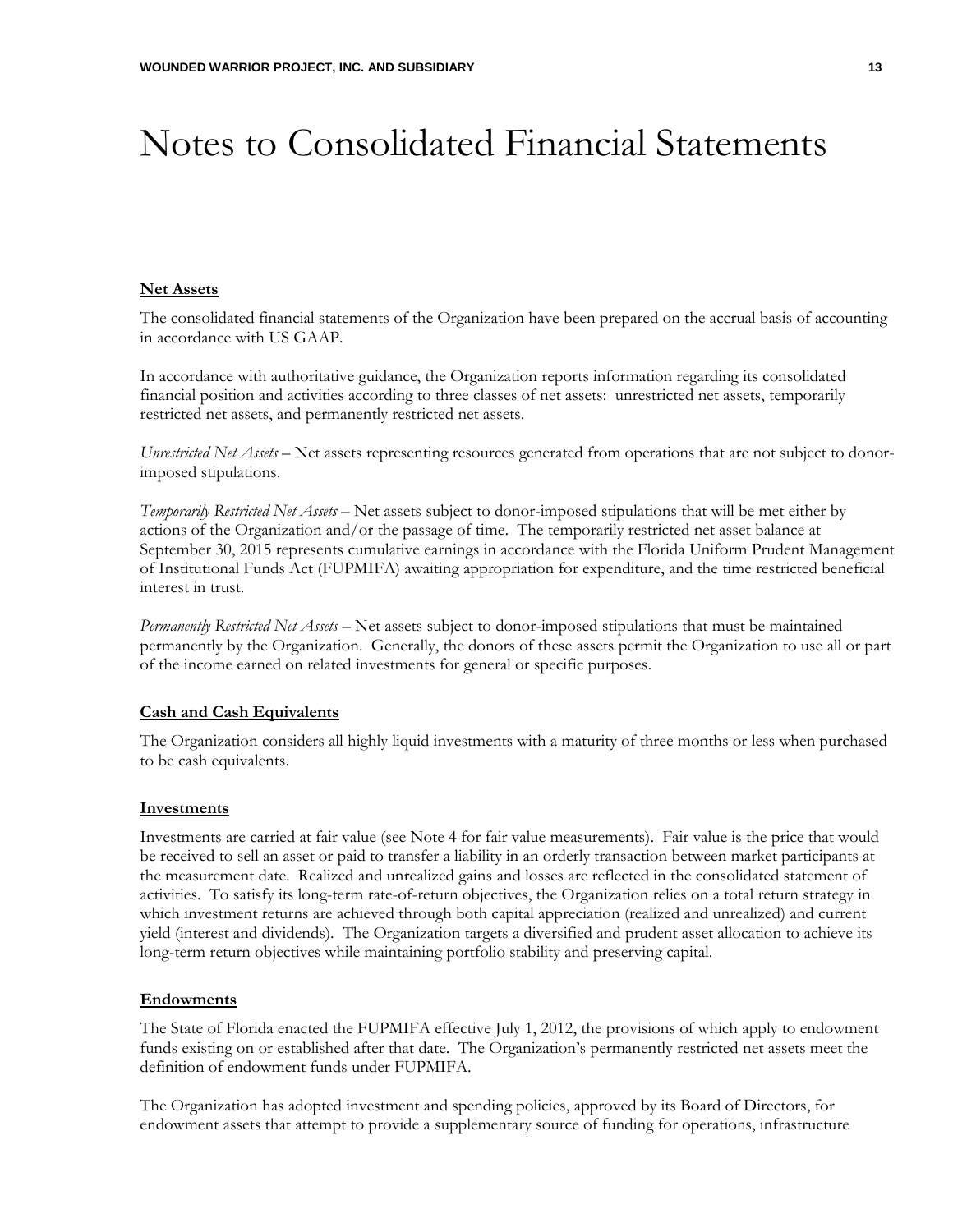redevelopment, and other capital projects for the benefit of the Organization, while seeking to maintain the purchasing power of these endowment assets over the long-term. WWP presently has one permanently restricted endowment, which allows WWP to spend investment proceeds on the TRACK program (see description in Note 1).

#### **Beneficial Interest in Trust**

As of December 6, 2012, the Organization became the beneficiary of an irrevocable charitable lead annuity trust held by a bank trustee. The beneficial interest in the trust is reported at its fair value, which is based on the present value of the scheduled annuity payments to be received. The value of the beneficial interest in the trust is adjusted annually for the change in the fair value as a change in temporarily restricted net assets in the accompanying consolidated statement of activities.

#### **Contributions Receivable**

Contributions receivable are all due within one year. Management evaluates total contributions receivable based upon a review of account balances, including the age of the balance and the historical experience with the donor, and includes in the allowance for doubtful accounts an estimate of losses to be sustained. Uncollectible amounts are charged against the allowance account when management determines the possibility of collection to be remote, and any amounts subsequently collected are recorded as income in the period received. The allowance for doubtful accounts totaled \$986,754 as of September 30, 2015.

#### **Inventory**

Inventory is stated at the lower of average cost or market. Inventory consists of undistributed backpacks, transition care packs, WWP apparel and promotional items. Management evaluated inventory as of September 30, 2015 and determined no allowance was necessary.

#### **Prepaid Expenses**

Prepaid expenses primarily consists of postage purchased in advance of, and to be used for future direct mail campaigns.

#### **Property and Equipment**

Property and equipment with values of \$10,000 or more and a useful life longer than three years are recorded at cost, or, if donated, at their estimated fair value at date of receipt. Maintenance and repairs are charged to expense as incurred. When items of property and equipment are sold or otherwise disposed of, the assets and related accumulated depreciation accounts are eliminated, and any gain or loss is included in the consolidated statement of activities.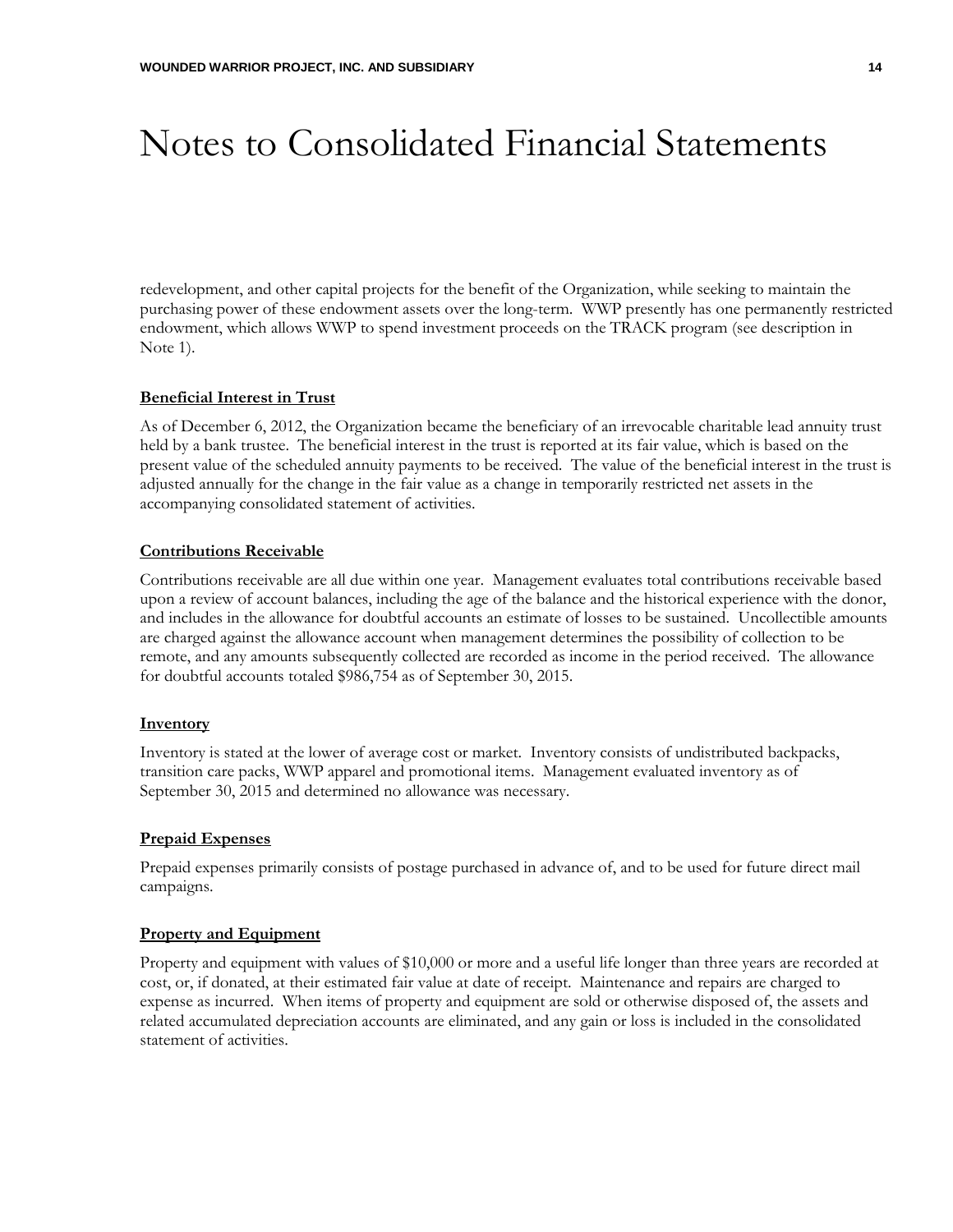Depreciation expense is computed using the straight-line method over the estimated useful lives of the assets. Construction in progress is recorded at cost and is transferred to property and equipment accounts when useable or placed in service. Leasehold improvements are recorded at the inception of the lease and are depreciated over the remaining life of the lease, or the useful life of the improvement, whichever is shorter; for improvements made during the lease term, the depreciation period is the shorter of the useful life or the remaining lease term (including any renewal periods that are deemed to be reasonably assured), generally three to five years. Fixed asset lives for consolidated financial statement reporting of depreciation are:

#### **Asset Lives**

| Furniture and fixtures          | 5 years |
|---------------------------------|---------|
| Computers and program equipment | 3 years |
| Vehicles                        | 3 years |
| Website and software            | 3 years |

#### **Contributions**

Contributions, both cash and in-kind, are recognized when the donor makes an unconditional promise to give to the Organization. Contributions that are restricted by the donor are reported as increases in unrestricted net assets if the restrictions are satisfied in the fiscal year in which the contributions are recognized. All other donorrestricted contributions are reported as increases in temporarily or permanently restricted net assets depending on the nature of the donor-imposed restrictions. When a restriction expires, temporarily restricted assets are reclassified to unrestricted net assets in the accompanying consolidated statement of activities.

Contributions of assets, other than cash, are recorded at their estimated fair value at the date received. Contributions of property and equipment without donor-imposed stipulations concerning the use of such longlived assets are reported as revenues of the unrestricted net asset class. Contributions of cash or other assets to be used to acquire property and equipment are reported as revenues of the temporarily restricted net asset class. The restrictions are considered to be satisfied at the time of acquisition of such long-lived assets.

Expenses are reported as decreases in unrestricted net assets. Gains and losses on investments and other assets or liabilities are reported as increases or decreases in unrestricted net assets, unless their use is restricted by explicit donor stipulation.

#### **Contribution of Services**

A substantial number of unpaid volunteers have made significant contributions of their time to the Organization. No amounts have been reflected in the accompanying consolidated financial statements for these contributed services since the contribution of these services did not meet the criteria for recognition. When professional services are provided, in-kind values are recorded as contributions.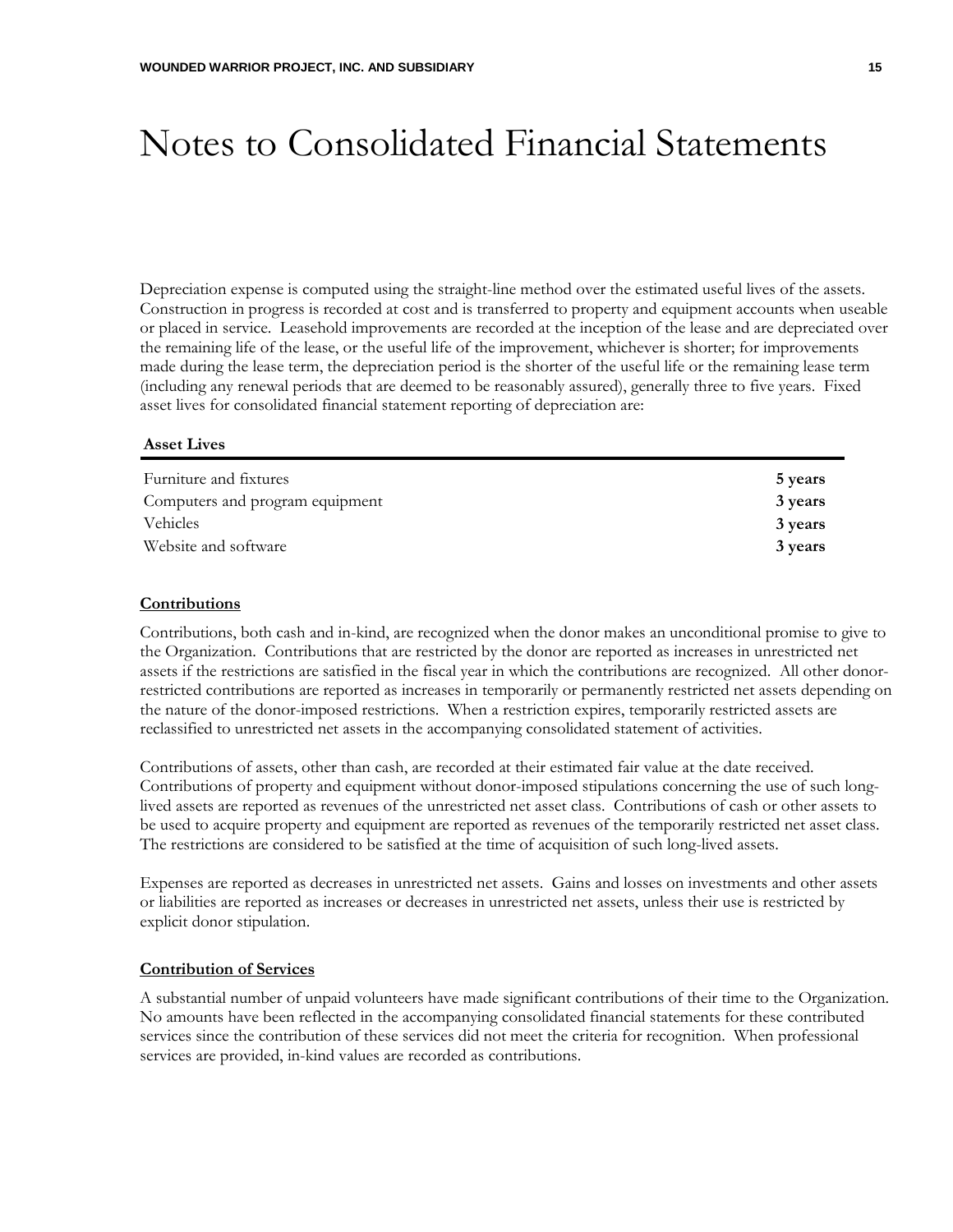#### **Advertising and Promotion**

Advertising and promotion is expensed as incurred. For the year ended September 30, 2015, advertising and promotion expense totaled \$100,068,664. Of this amount, \$88,533,221 was donated in-kind contributions of public service announcements, \$10,401,507 was donated in-kind advertising for public awareness campaigns, and \$1,133,936 was actual disbursements for advertising and promotion costs.

#### **Concentration of Credit Risk**

The Organization places its cash and cash equivalents with FDIC insured financial institutions. At times, the account balances may exceed the FDIC insured limits. The Organization does not believe it is exposed to any significant credit risk with respect to such cash accounts.

#### **Functional Expense Allocation**

The costs of providing various program and supporting services have been summarized on a functional basis in the accompanying consolidated statement of functional expenses. Accordingly, certain costs have been allocated among program and supporting services benefited based on how employees spent their time and the purpose of the costs incurred.

#### **Income Taxes**

The Organization has received tax determination letters from the Internal Revenue Service and is exempt from federal and state income taxes pursuant to Section 501(c)(3) of the Internal Revenue Code and Chapter 220.13 of the Florida Statutes, respectively. As such, only unrelated business income is subject to income tax. The Organization is not classified as a private foundation.

The Organization follows authoritative guidance which requires the Organization to evaluate its tax positions for any uncertainties based on the technical merits of the position taken. The Organization recognizes the tax benefit from an uncertain tax position only if it is more likely than not that the tax position will be upheld upon examination by taxing authorities. As of September 30, 2015, the Organization does not believe it has any uncertain tax positions. The Organization has filed for and received income tax exemptions in the jurisdictions where it is required to do so. Additionally, the Organization has filed Internal Revenue Service Form 990 tax returns as required and all other applicable returns in those jurisdictions where required.

The Organization believes that it is no longer subject to U.S. federal, state and local, or non-U.S. income tax examinations by tax authorities for years prior to fiscal 2012. However, the Organization is still open to examination by taxing authorities from fiscal year 2012 forward. No tax expense, interest or penalties have been recorded in the accompanying consolidated financial statements related to any uncertain tax positions.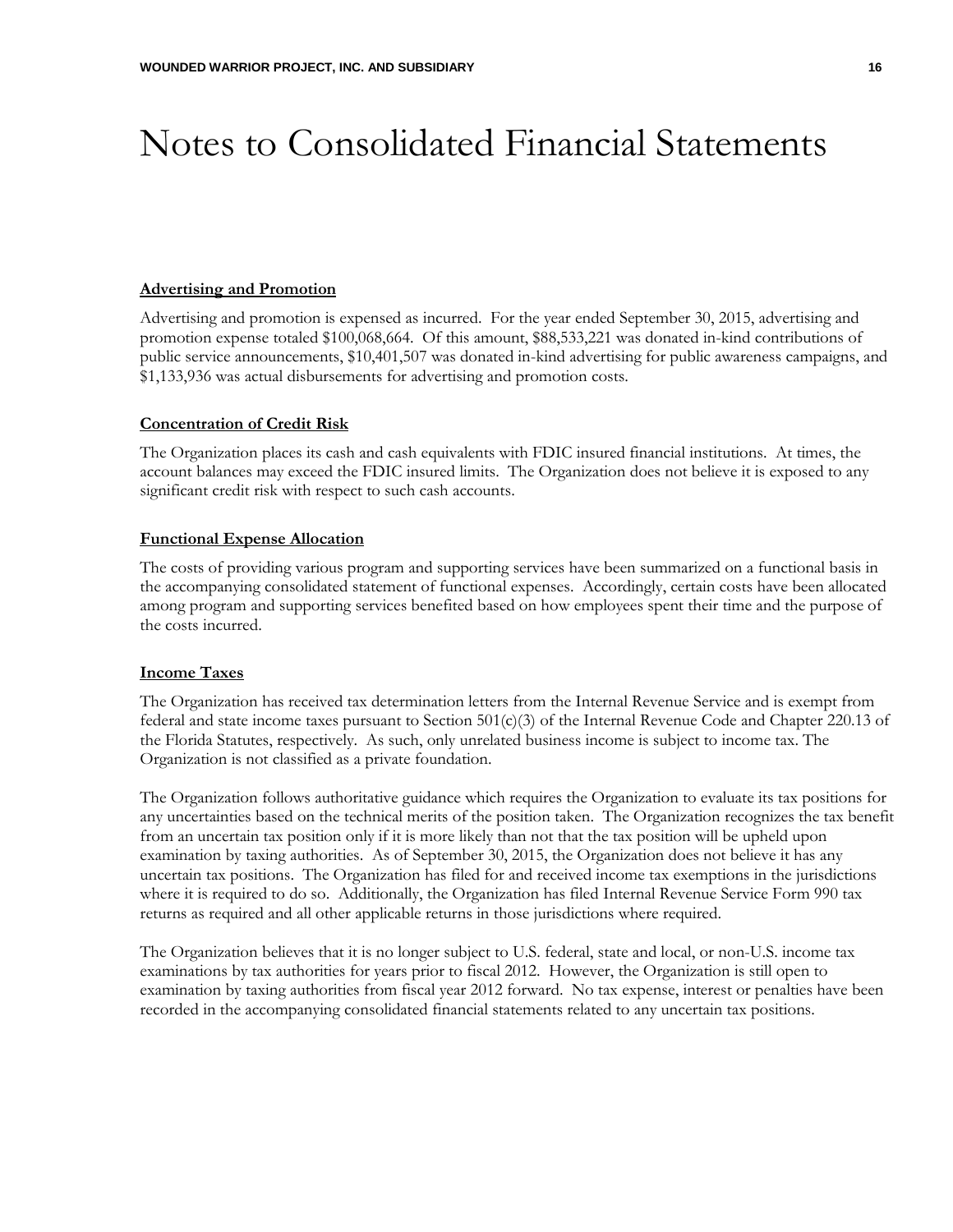#### **Recently Implemented Accounting Standard**

In May 2015, the Financial Accounting Standards Board ("FASB") issued Accounting Standards Update ("ASU") No. 2015-07, Disclosures for Investments in Certain Entities that Calculate Net Asset Value per Share (or its Equivalent) ("ASU 2015-07"). This ASU eliminates the requirement to categorize investments in the fair value hierarchy if their fair value is measured at Net Asset Value ("NAV") per share (or its equivalent) using the practical expedient as discussed in FASB ASC Subtopic 820-10. In fiscal 2015, WWP elected to early adopt the provisions of ASU 2015-07 (see Note 4).

#### 3 **Investments**

Investments are managed under a diversified investment strategy. Investments, measured at fair value, are comprised of the following at September 30, 2015:

| Exchange traded funds   | \$120,327,976 |
|-------------------------|---------------|
| Government fixed income | 70,987,918    |
| Corporate fixed income  | 41,644,240    |
| Mutual funds            | 28, 121, 765  |
| Common stocks           | 14,733,439    |
| Limited partnerships    | 5,944,096     |
| Total investments       | \$281,759,434 |

The following schedule summarizes investment return (loss) for the year ended September 30, 2015:

| Interest and dividend income | 6,448,709   |
|------------------------------|-------------|
| Realized and unrealized loss | (8,964,622) |
| Investment fees              | (684, 018)  |
| Total investment return      | (3,199,931) |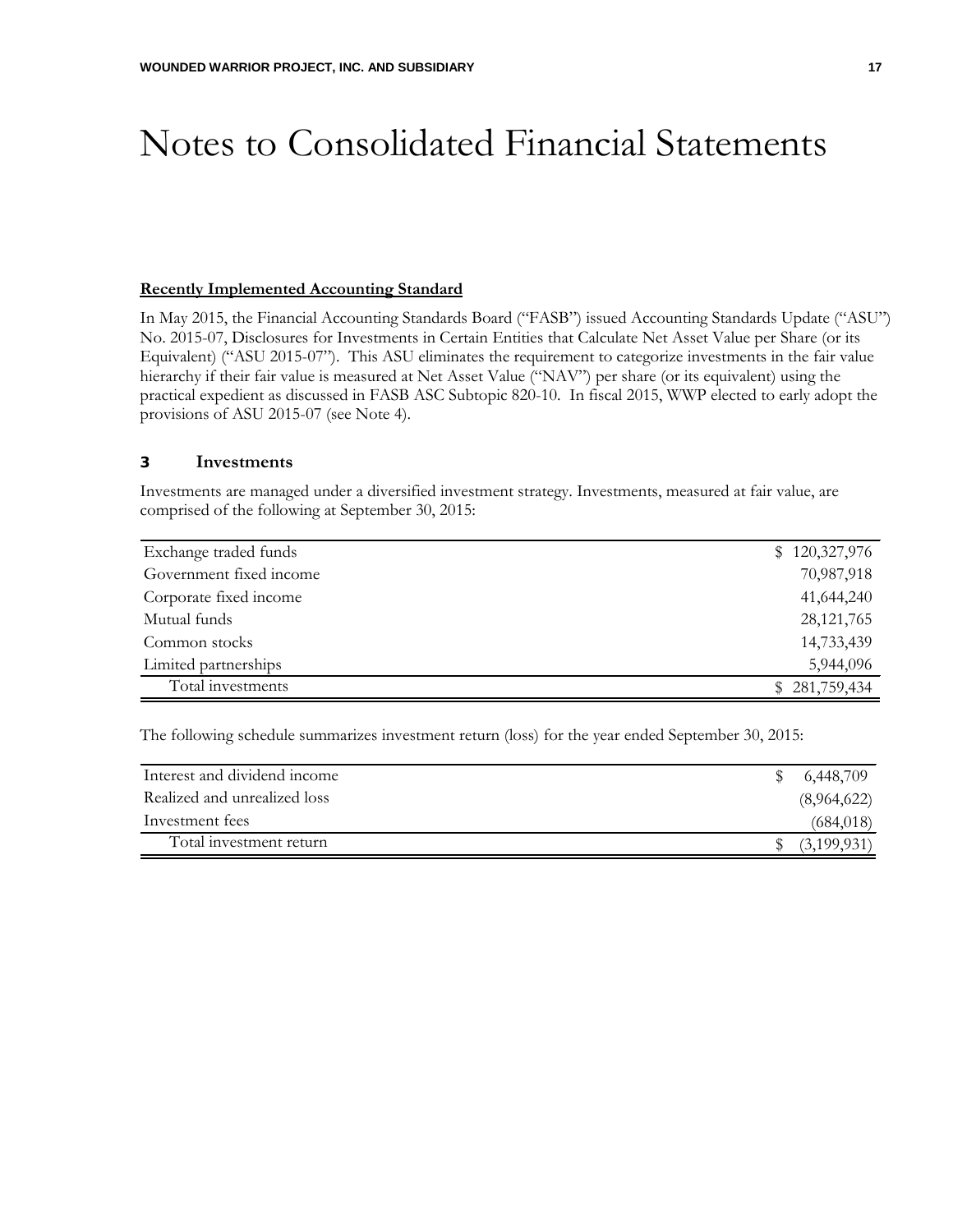#### 4 **Fair Value Measurements**

Fair value is defined as the price the Organization would receive to sell an investment or pay to transfer a liability in an orderly transaction with an independent counter-party in the principal market or in the absence of a principal market, the most advantageous market for the investment or liability. Authoritative guidance provides the framework for measuring fair value. That framework provides a fair value hierarchy that prioritizes the inputs to valuation techniques used to measure fair value. The hierarchy gives the highest priority to unadjusted quoted prices in active markets for identical assets or liabilities (Level 1 measurements) and the lowest priority to unobservable inputs (Level 3 measurements).

The three levels of the fair value hierarchy are described as follows:

Level 1 Inputs to the valuation methodology are unadjusted quoted prices for identical assets or liabilities in active markets that the Organization has the ability to access.

Level 2 Inputs to the valuation methodology include: quoted prices for similar assets or liabilities in active markets; quoted prices for identical or similar assets or liabilities in inactive markets; inputs other than quoted prices that are observable for the asset or liability; inputs that are derived principally from or corroborated by observable market data by correlation or other means. If the asset or liability has a specified (contractual) term, the Level 2 input must be observable for substantially the full term of the asset or liability. These investments include positions that are not traded in active markets and/or are subject to transfer restrictions. Valuations may be adjusted to reflect illiquidity and/or nontransferability, which are generally based on available market information.

Level 3 Inputs to the valuation methodology are unobservable and significant to the fair value measurement.

The asset's fair value measurement level within the fair value hierarchy is based on the lowest level of any input that is significant to the fair value measurement. Valuation techniques used need to maximize the use of observable inputs and minimize the use of unobservable inputs. The determination of what constitutes "observable" requires significant judgment by WWP.

There have been no changes in the valuation methodologies used by the Organization at September 30, 2015 as compared to prior years. The following is a description of the valuation methodologies used for assets measured at fair value:

Exchange Traded Funds: These securities track an index, a commodity or a basket of assets like an index fund, and trade like equities on an active exchange. They experience price changes throughout the day as they are bought and sold. Because it trades like a stock, it does not have its net asset value calculated every day like a mutual fund.

Mutual Funds: Valued at quoted prices of the units reported on the active market on which the individual investments trade.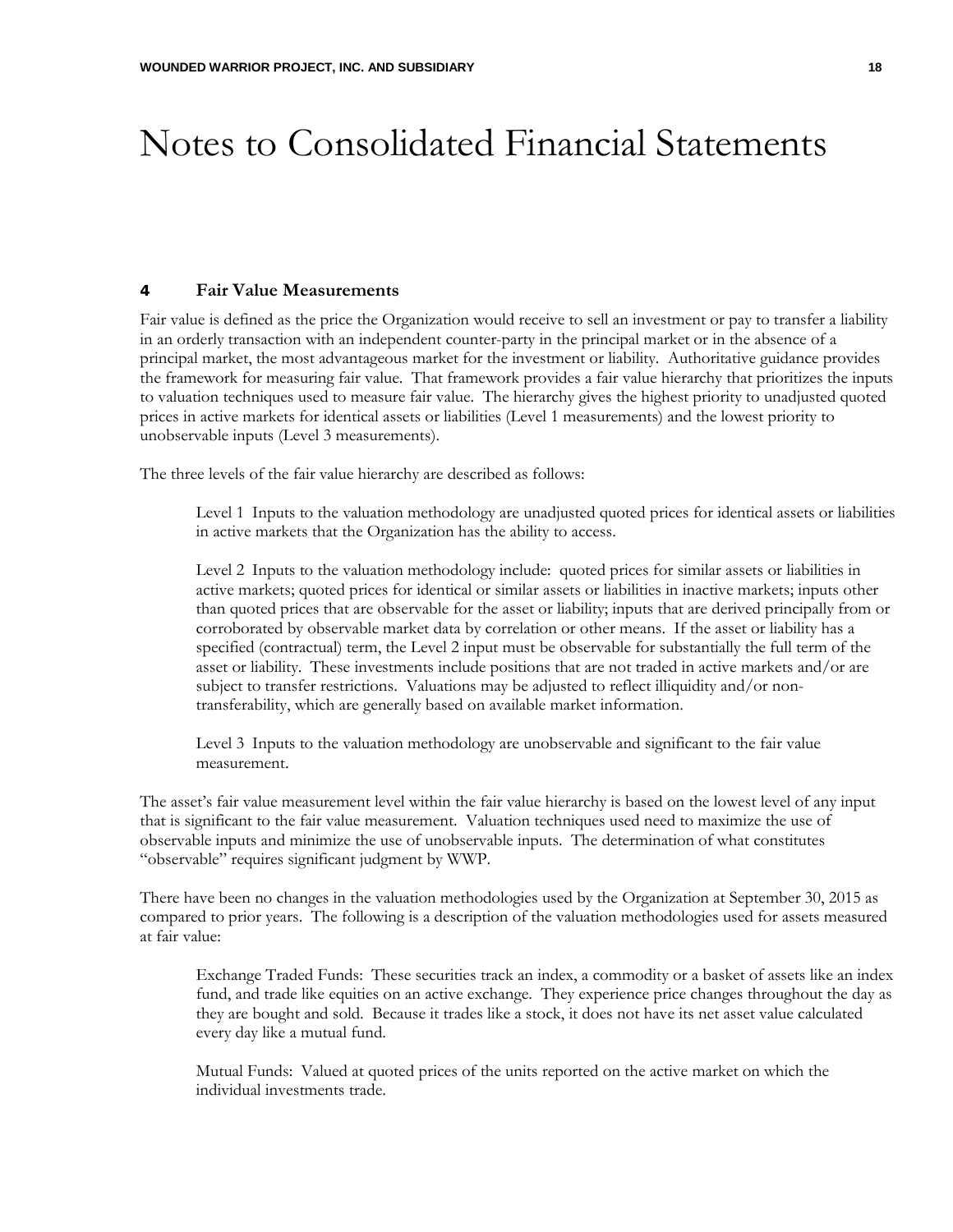Common Stocks: Valued at the closing price reported on the active market on which the individual investments trade.

Corporate and Government Fixed Income Securities: Valued using matrix pricing, valued at the closing price reported on the active market on which the individual investment trade, or reported at NAV. Matrix pricing is a mathematical technique used without relying exclusively on quoted prices for the specific investments, but rather on the investments' relationship to other benchmark quoted investments.

Limited Partnerships: Valued using the most current information provided by the general partner and/or the investment manager. These investments are valued using NAV as a practical expedient for fair value. Valuations are evaluated by management, and management believes such values are reasonable for the year ended September 30, 2015.

Beneficial Interest in Trust: Valued using the most current information provided by the trustee. Inputs to the valuation methodology are unobservable and significant to the fair value measurement. Valuations are evaluated by management, and management believes such values are reasonable for the year ended September 30, 2015.

Investments Measured at NAV: Investments measured at fair value using the reported NAV per share, based on the Organization's ownership interest in the respective fund as the measurement date, include: government fixed income securities and limited partnerships. Investments in government fixed income securities include one money market fund that invests in obligations of the U.S. Treasury, including Treasury bills, bonds, and notes. Investments in private partnership interests invest in diversified private investment funds, which in turn hold investments and equity in a variety of industries. The reported NAV of these partnerships are determined by the general partners using the fair value of the underlying assets, obtained from quoted market prices for investments in marketable securities.

As of September 30, 2015, the Organization has no unfunded commitments with respect to its government fixed income securities funds or partnership interests and there are no restrictions on redemptions of investments in these funds. The Organization believes that it can redeem its investment in these funds at the reported NAV.

The Organization believes that the reported fair value of its investments in government fixed income, corporate fixed income, and limited partnership interests is a reasonable estimate of their fair value. However, because of the inherent uncertainty of valuation, those estimated values may differ significantly from the values that would have been used had a ready market for the investments existed.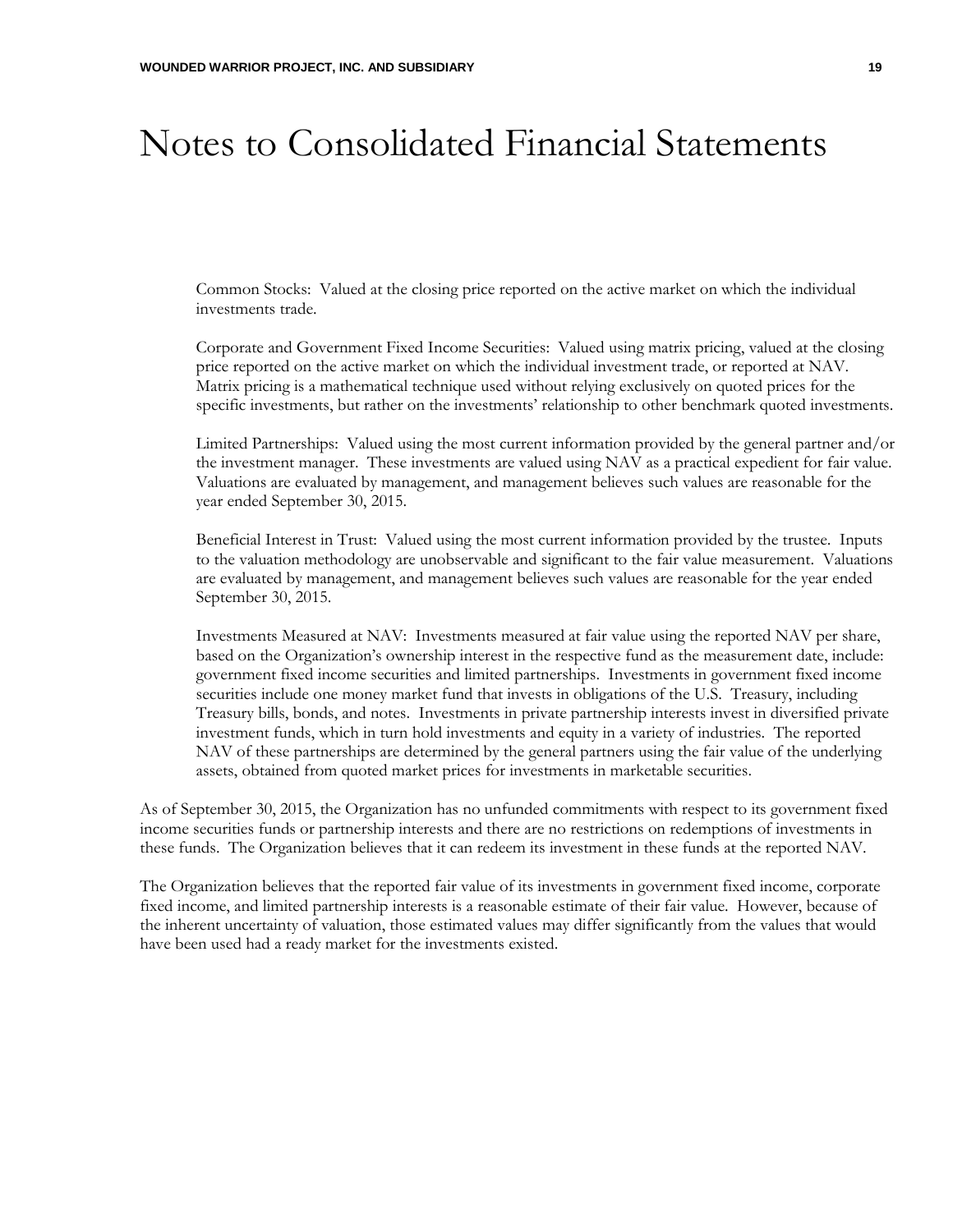The following table sets forth by level, within the fair value hierarchy, the Organization's assets reported at fair value as of September 30, 2015:

|                                 | <b>Quoted Prices</b> |                          |                               |                                  |                   |
|---------------------------------|----------------------|--------------------------|-------------------------------|----------------------------------|-------------------|
|                                 | in Active            | Significant              |                               |                                  |                   |
|                                 | Markets for          | Other                    | Significant                   |                                  |                   |
|                                 | <b>Identical</b>     | <b>Observable</b>        | Unobservable                  | Instruments                      |                   |
|                                 | Assets               | Inputs                   | Inputs                        | Measured at                      |                   |
|                                 | Level 1              | Level 2                  | Level 3                       | <b>NAV</b>                       | Total             |
| Exchange traded funds           | $$120,327,976$ \\$   | $\overline{\phantom{0}}$ | S<br>$\overline{\phantom{0}}$ | -S<br>$\overline{a}$             | 120,327,976<br>S  |
| Government fixed income         |                      | 39,074,479               |                               | 31,913,439                       | 70,987,918        |
| Corporate fixed income          | 39,071,215           | 2,573,025                |                               |                                  | 41,644,240        |
| Mutual funds                    | 28, 121, 765         |                          |                               | $\overline{\phantom{a}}$         | 28, 121, 765      |
| Common stocks                   | 14,733,439           |                          |                               |                                  | 14,733,439        |
| Limited partnerships            |                      | 23,749                   |                               | 5,920,347                        | 5,944,096         |
| Total investments at fair value | 202, 254, 395<br>S   | 41,671,253<br>S          |                               | 37,833,786<br>S                  | 281,759,434<br>\$ |
| Beneficial interest in trust    | S                    | $\overline{\phantom{a}}$ | 766,950<br>S                  | - \$<br>$\overline{\phantom{a}}$ | 766,950<br>S      |

There were no significant transfers of assets between Level 1 and Level 2 during the year ended September 30, 2015.

#### Risks and Uncertainties

The Organization invests in various investment securities. Investment securities are exposed to various risks such as interest rate, market and credit risks. Due to the level of risk associated with certain investment securities, it is at least reasonably possible that changes in the values of investment securities will occur in the near term and that such changes could materially affect the amounts reported in the consolidated financial statements. The Organization, in collaboration with its investment advisor, monitors the Organization's investments and the risks associated on a regular basis. The Organization believes this process minimizes risk.

As discussed in Note 2, the Organization is the beneficiary of an irrevocable charitable lead annuity trust. The investment securities that support the trust are similarly exposed to the risks identified above.

The following table presents additional information about the Level 3 asset measured at fair value. Both observable and unobservable inputs may be used to determine the fair value of positions that the Organization has classified within the Level 3 category. As a result, the unrealized gains and losses for assets within the Level 3 category may include changes in fair value that were attributable to both observable (e.g., changes in market interest rates) and unobservable (e.g., changes in unobservable long-dated volatilities) inputs.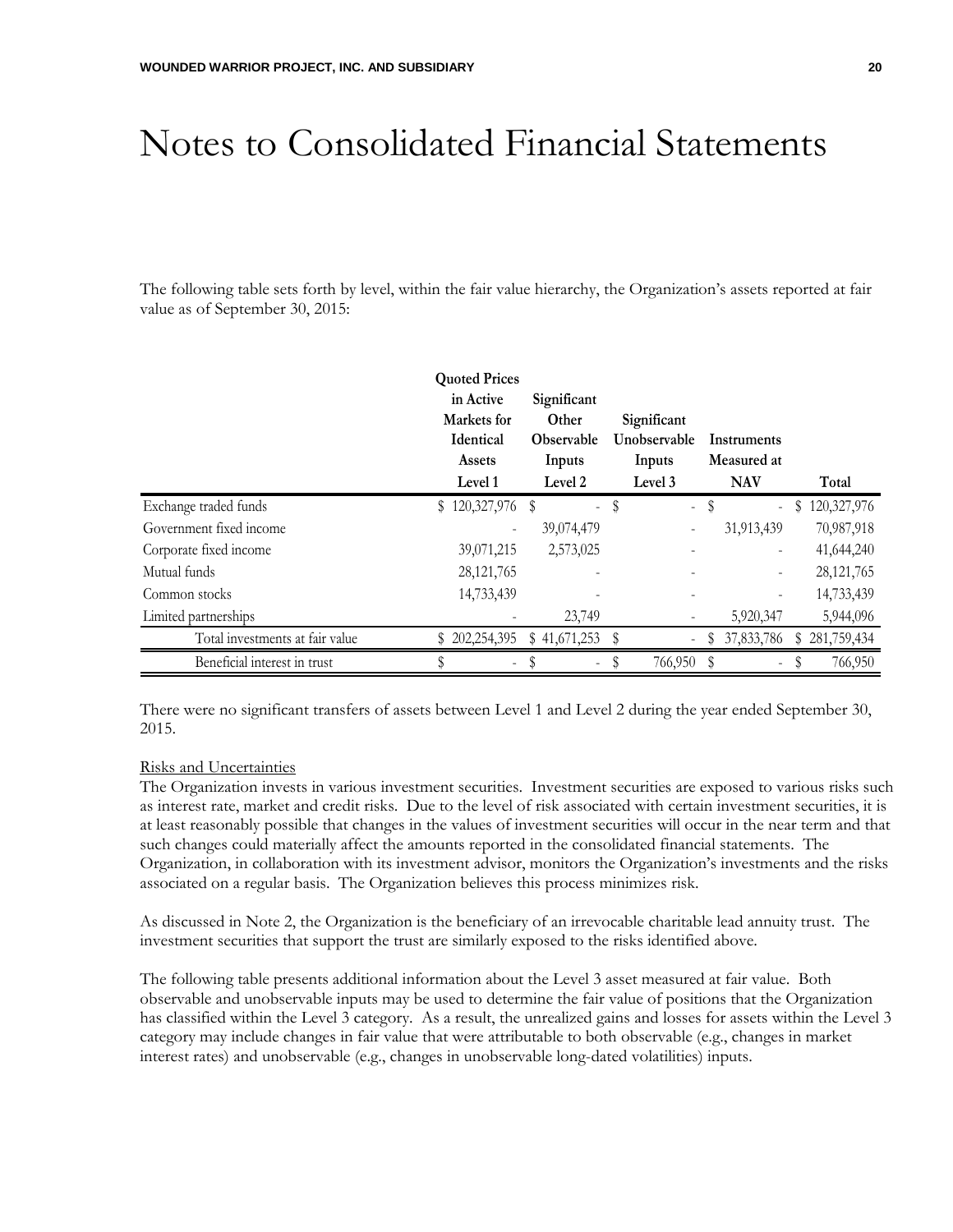Changes in the Level 3 asset measured at fair value for the year ended September 30, 2015 are as follows:

|                              |                                    |         | Net              |               |                           |           |                |         |
|------------------------------|------------------------------------|---------|------------------|---------------|---------------------------|-----------|----------------|---------|
|                              | <b>Beginning</b><br><b>Balance</b> |         | Cash<br>Received |               | Unrealized Ending<br>Gain |           | <b>Balance</b> |         |
| Beneficial interest in trust |                                    | 822.570 |                  | $(72,217)$ \$ |                           | 16,597 \$ |                | 766,950 |

#### 5 **Endowment Net Assets**

As of September 30, 2015, the Organization had one donor restricted endowment, which is classified as permanently restricted. As required by US GAAP, net assets associated with endowment funds are classified and reported based on donor-imposed restrictions.

The Organization's Board of Directors interpreted FUPMIFA as requiring the preservation of the original value of any donor-restricted gift, as of the gift date, absent explicit donor stipulations to the contrary. As a result, the Organization classifies as permanently restricted net assets (1) the original value of gifts donated to the permanent endowment, (2) the original value of subsequent gifts to the permanent endowment, and (3) accumulations to the permanent endowment made in accordance with the direction of the applicable donor gift instrument at the time the accumulation is added to the fund. The remaining portion of the donor-restricted endowment fund that is not classified in permanently restricted net assets is characterized as temporarily restricted net assets until those amounts are appropriated for expenditure by the Organization in a manner consistent with the standard for expenditure prescribed by FUPMIFA.

In accordance with FUPMIFA, the Organization considers the following factors in making a determination to appropriate for expenditure or accumulate donor-restricted endowment funds:

- 1) The duration and preservation of the fund;
- 2) The purposes of the Organization and its endowment fund;
- 3) General economic conditions;
- 4) The possible effect of inflation and deflation;
- 5) The expected income and appreciation of investments;
- 6) Other resources of the Organization; and
- 7) The investment policies of the Organization.

From time-to-time, the fair value of assets associated with individual donor-restricted endowment funds may fall below the level that the donor or FUPMIFA requires the Organization to retain as a fund of perpetual duration. These deficiencies result from unfavorable market fluctuations that occurred shortly after newly restricted contributions were received. As of September 30, 2015, there were no such deficiencies of this nature.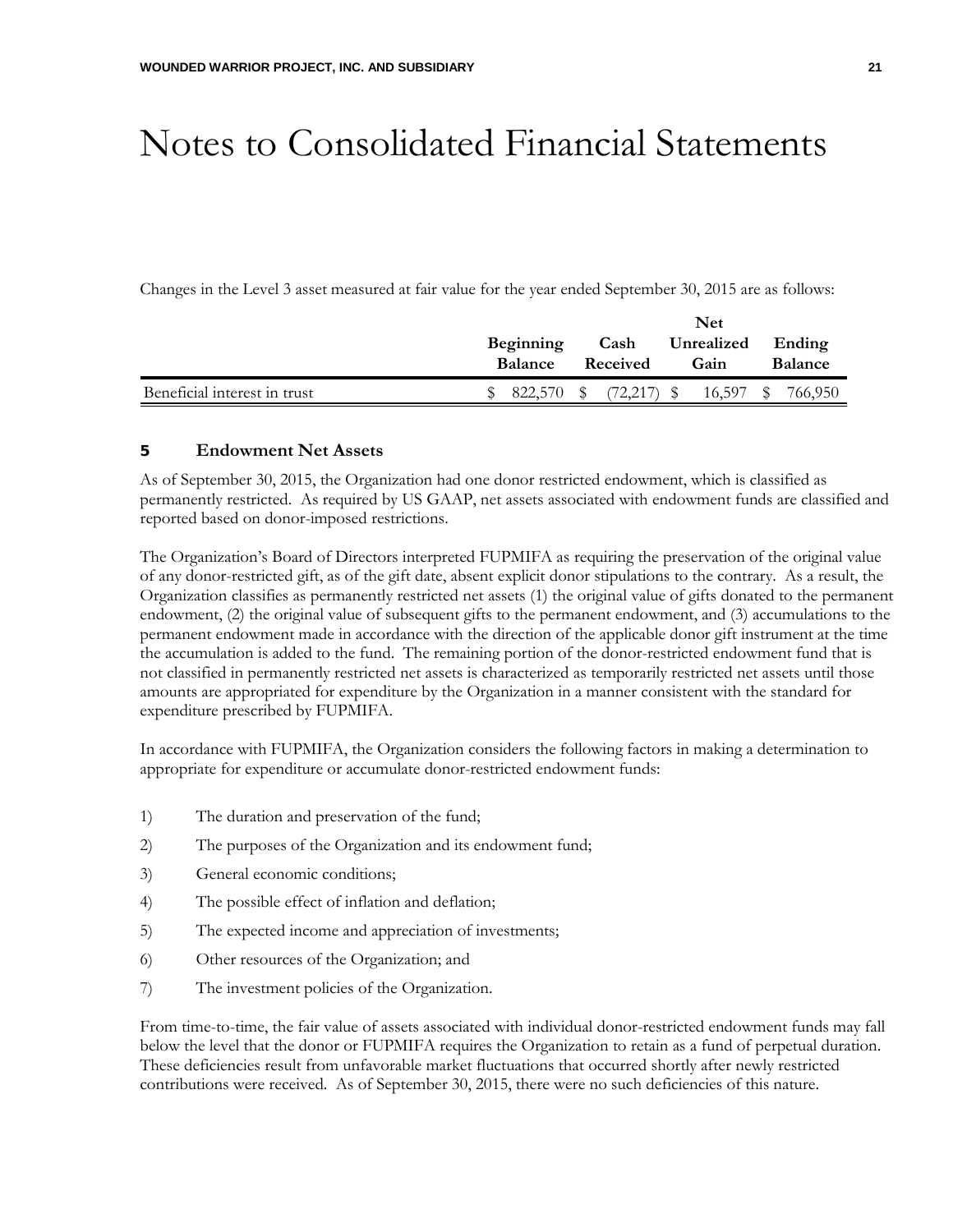Under the terms of the governing documents related to this endowment, investment income and gains and losses are to be added to the balance of the endowment. Annually, up to five percent of the fair value of the endowment may be appropriated for expenditure. However, per donor stipulation, appropriations may not reduce the fair value of the assets to an amount less than the original endowment of \$1,000,000.

As of September 30, 2015, endowment net assets consist of the following:

|                                 | Temporarily Permanently<br>Restricted Restricted |  | Total                             |
|---------------------------------|--------------------------------------------------|--|-----------------------------------|
| Donor restricted endowment fund |                                                  |  | 205,183 \$ 1,000,000 \$ 1,205,183 |

Changes in endowment net assets for the year ended September 30, 2015 are as follows:

|                                                    |                                        |  | <b>Temporarily Permanently</b> |             |
|----------------------------------------------------|----------------------------------------|--|--------------------------------|-------------|
|                                                    | <b>Restricted</b><br><b>Restricted</b> |  |                                | Total       |
| Endowment net assets, September 30, 2014           | 302,411                                |  | 1,000,000                      | \$1,302,411 |
| Endowment investment return:                       |                                        |  |                                |             |
| Interest and dividend income                       | 26,921                                 |  |                                | 26,921      |
| Realized and unrealized losses                     | (61, 668)                              |  |                                | (61, 668)   |
| Total endowment investment return                  | (34, 747)                              |  |                                | (34, 747)   |
| Appropriation of endowment assets for expenditures | (62, 481)                              |  |                                | (62, 481)   |
| Endowment net assets September 30, 2015            | 205,183                                |  | 1,000,000                      | \$1,205,183 |

#### 6 **Property and Equipment**

Property and equipment consists of the following at September 30, 2015:

| Furniture and fixtures         | \$. | 16,007,751   |
|--------------------------------|-----|--------------|
| Leasehold improvements         |     | 6,379,814    |
| Construction in process        |     | 3,283,010    |
| Vehicles                       |     | 1,421,808    |
| Website and software           |     | 1,234,889    |
| Computer and program equipment |     | 1,061,453    |
| Gross property and equipment   |     | 29,388,725   |
| Less: accumulated depreciation |     | (13,029,598) |
| Net property and equipment     |     | 16,359,127   |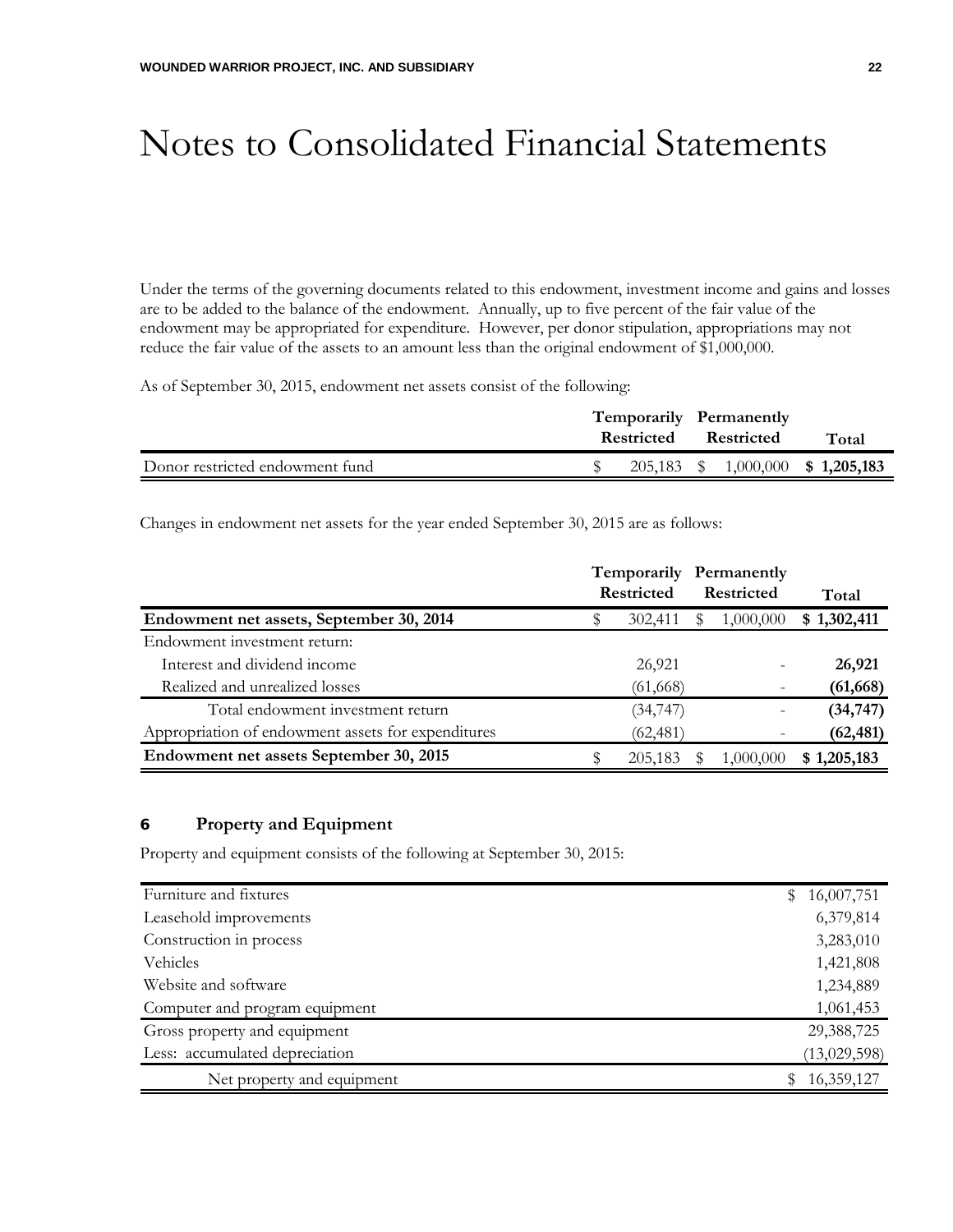#### 7 **Operating Leases**

The Organization leases office space, storage space and office equipment under non-cancelable operating leases. The leases provide for increases in scheduled rent, operating expenses, and real estate taxes attributable to the leased property. The leases expire in various years through 2025. At September 30, 2015, WWP recognized a deferred rent liability reflected in the accompanying statement of financial position as an accrued expense of \$1,520,189, which is the cumulative difference between the rent expense recognized on the straight-line basis over the term of the lease and the actual rent paid. Total rent expense for the year ended September 30, 2015 totaled \$8,099,657.

|  | Future minimum lease payments for operating leases with an initial or remaining lease term of twelve months or |  |  |  |  |
|--|----------------------------------------------------------------------------------------------------------------|--|--|--|--|
|  | more at September 30, 2015 are as follows:                                                                     |  |  |  |  |

| 2016       | \$             | 5,371,917    |
|------------|----------------|--------------|
| 2017       |                | 5,333,784    |
| 2018       |                | 5,491,391    |
| 2019       |                | 4,923,833    |
| 2020       |                | 3,004,425    |
| Thereafter |                | 5,138,414    |
| Total      | $\mathbb{S}^-$ | 29, 263, 764 |

#### 8 **In-Kind Contributions**

During the year ended September 30, 2015, the Organization received the following non-cash contributions:

| <b>Public Service Announcements</b> | \$<br>88,533,221 |
|-------------------------------------|------------------|
| Advertising and Promotion           | 10,401,507       |
| Property and Equipment              | 788,105          |
| <b>Event Tickets</b>                | 603,264          |
| Discounts                           | 552,802          |
| Other                               | 3,216,256        |
| Total                               | 104,095,155      |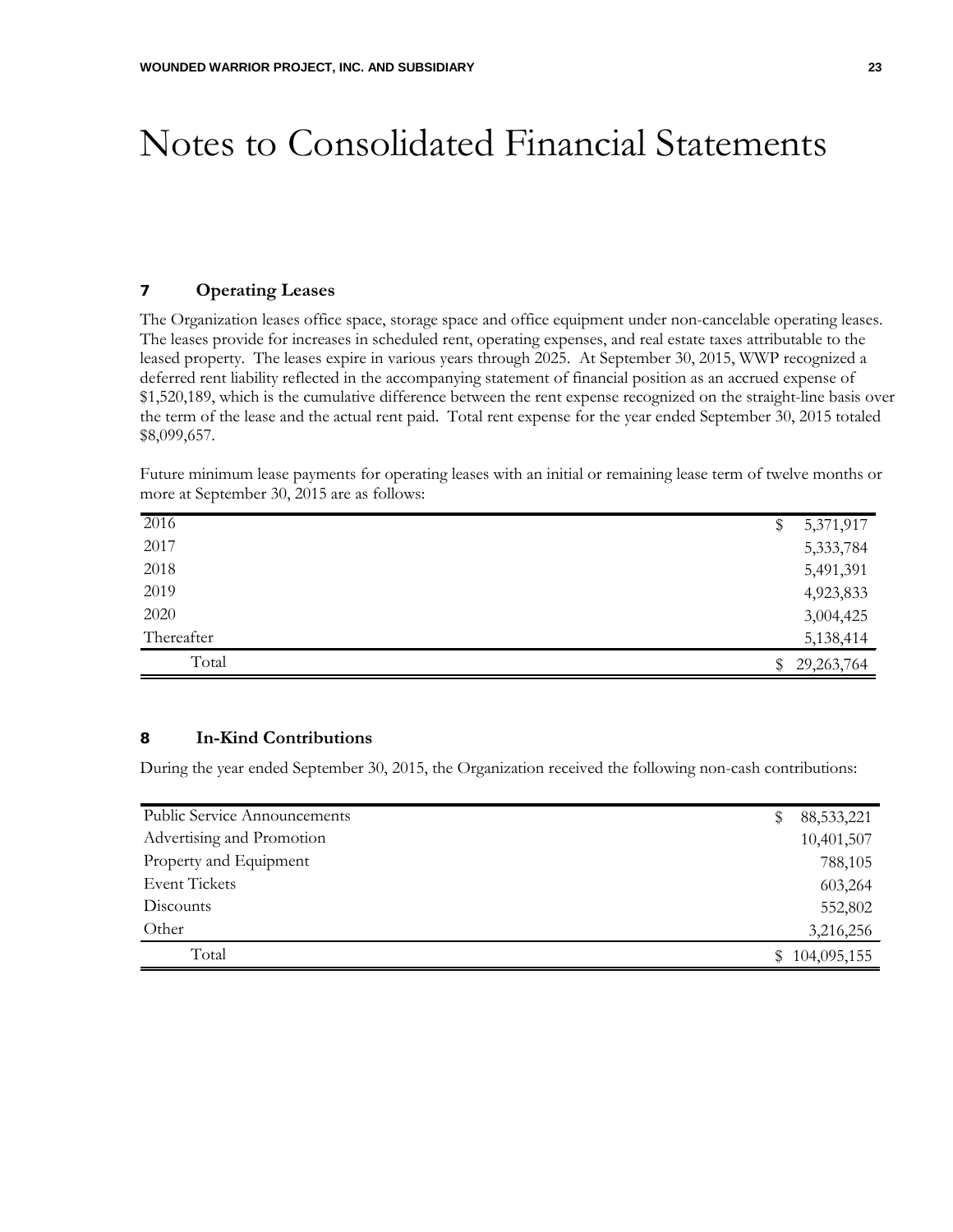The Organization's consolidated financial statements include the following in-kind contributions:

#### Public Service Announcements and Advertising

The Organization produces and distributes public service television, radio, internet, and newspaper announcements that focus attention on the programs the Organization provides for wounded warriors. These public service announcements are distributed to television stations, radio stations, internet, and newspapers nationwide that then deliver the announcements to assist the Organization in its mission, free of charge. Advertising includes billboard, magazine, and truck advertisements. The Organization receives printed advertising which appears on billboards magazines, and U-Haul trucks that serve as platforms to market and brand the mission of the Organization.

The Organization has contracted with independent outside agencies to track the date and time that each public service announcement displays and to estimate the fair value of the announcement and printed advertisement based on the date, time, and market. For certain advertising, the Organization internally obtains the estimated fair value of the advertisement based on the length of time, date, and market. For the year ended September 30, 2015, the Organization recorded \$88,533,221 and \$10,401,507 for Public Service Announcements and Advertising, respectively.

#### Tangible Property

Tangible property includes donations of property and equipment, and event tickets. These items are used to defray costs of operations, or as part of fundraising events, or are given to Alumni. The Organization values these items at fair value on the date received. For the year ended September 30, 2015, the Organization recorded \$788,105 for property and equipment, and \$603,264 for event tickets.

#### **Discounts**

The Organization receives discounts from third-parties for various services, supplies, activities and club memberships purchased by the Organization for wounded warriors. The value of these discounts is recorded based on comparison to the fair value of these items. For the year ended September 30, 2015, the Organization recorded \$552,802 for discounts received.

#### **Other**

The Organization receives other in-kind contributions, including rental of trucks, gala auction items, etc. The other in-kind contributions are valued based on fair value on the date received by the Organization. For the year ended September 30, 2015, the Organization recorded \$3,216,256 for other in-kind contributions.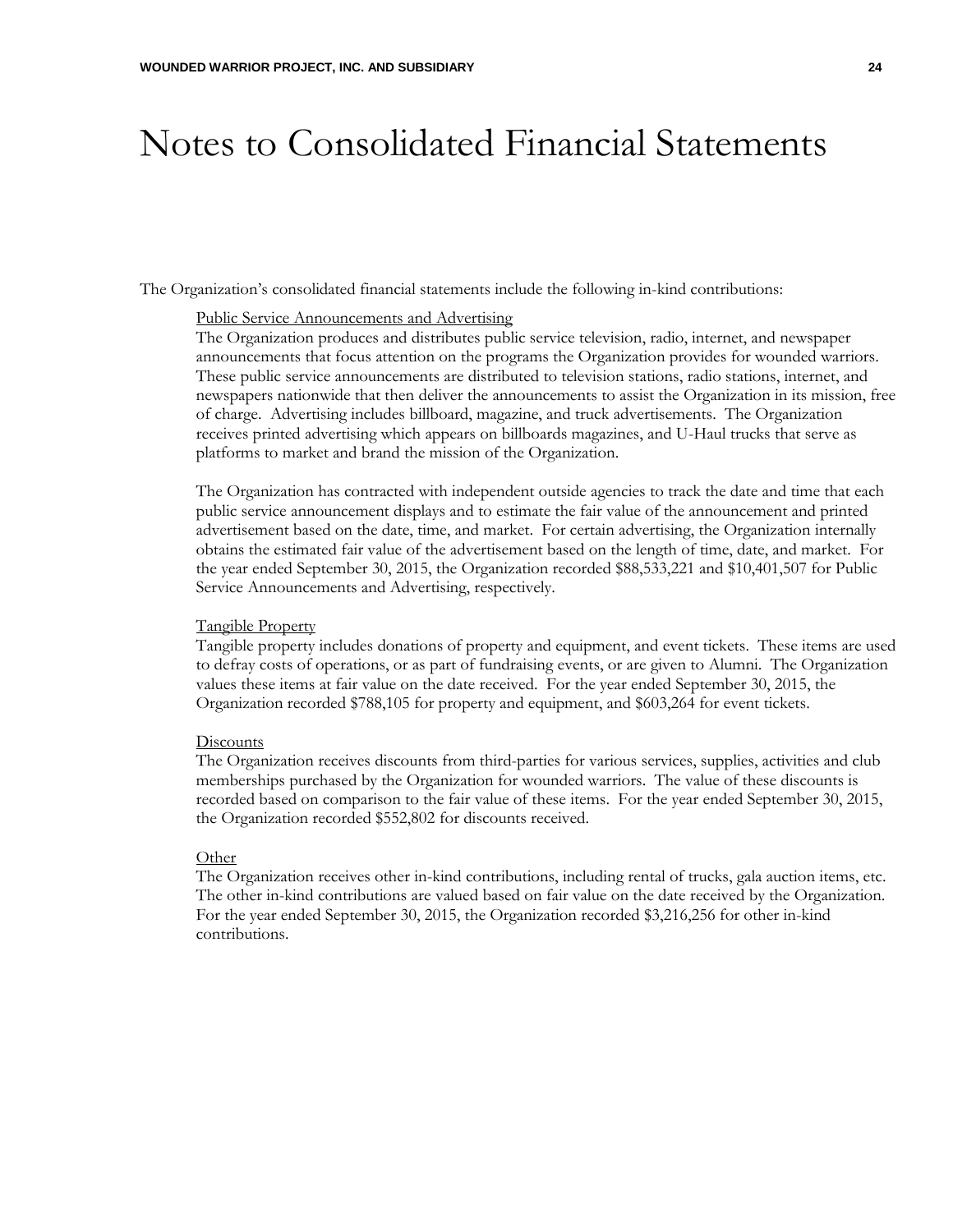#### 9 **Allocation of Joint Costs**

WWP conducts joint activities that benefit program services and include a fundraising appeal. The programmatic component of these activities includes the education and recruitment of wounded service members that have not yet engaged with WWP, a call to action to enlist the publics' aid in identifying wounded service members that would benefit from WWP's programs and services, and an opportunity to thank WWP's alumni for their sacrifices in serving our country.

These joint activities include direct response television and direct mail campaigns. The cost of conducting these activities included a total of \$77,332,639 of joint costs for the year ended September 30, 2015. Of these costs, \$47,148,553 was allocated to program expenses and \$30,184,086 was allocated to fundraising expenses.

#### 10 **Retirement Plan**

The Organization has a 401(k) plan in which the Organization may match up to four percent of a participant's eligible compensation. Eligible employees are entitled to become participants of the plan as soon as administratively feasible. For the year ended September 30, 2015, the Organization incurred \$1,054,209 in matching contributions, which is included in compensation expense on the accompanying consolidated statement of functional expenses.

#### 11 **Contingencies**

The Organization may be subject to legal actions or claims in the ordinary course of its business. Management is not aware of any current legal matters pending which would have a material adverse impact on the consolidated financial statements of the Organization.

Recently, the Organization became aware that in some circumstances, it did not obtain sufficiently detailed documentation under Treasury Regulation Section 1.274-5(c). Treasury Regulation Section 1.62—2(c) states that a reimbursement arrangement that, among other things, meets certain substantiation rules under Section 274 regulations will be treated as paid under an accountable plan. Treasury Regulation Section 1.274-5(c) further provides that ordinarily, documentary evidence will be considered adequate to support an expenditure if it includes sufficient information to establish the amount, date, place, and the essential character of the expenditure. Upon discovery of these circumstances, the Organization promptly contacted the IRS to resolve the matter and is currently collecting documentation for this purpose. No tax expense has been recorded in the accompanying consolidated financial statements related to this matter, and it is management's opinion that any potential amounts due upon the resolution of this matter will not have a material adverse effect on the accompanying consolidated financial statements. The Organization has also amended its Travel and Expense Policies and Procedures to require submission of documentary evidence that meets the substantiation requirements of Treasury Regulation Section 1.274-5(c).